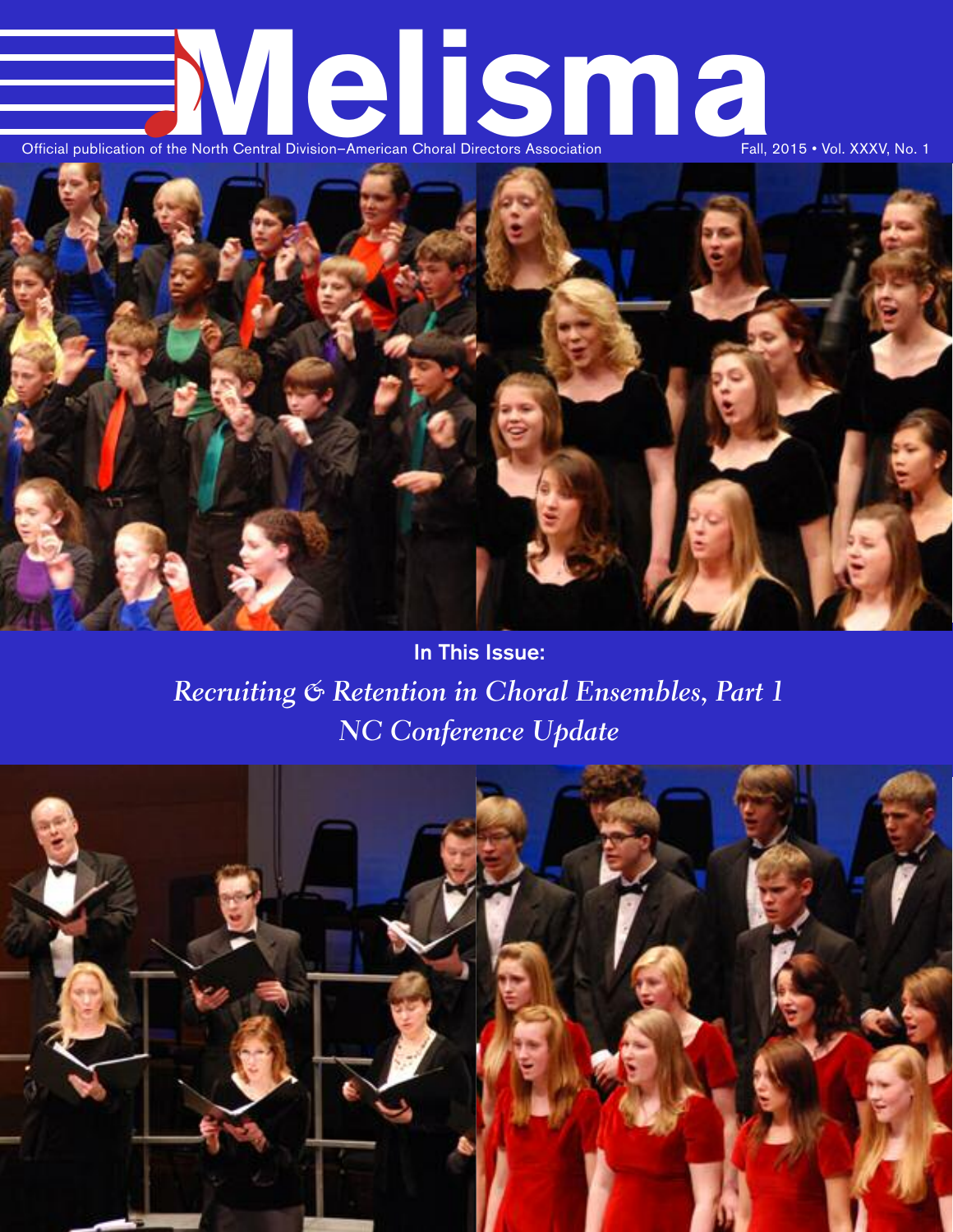<span id="page-1-0"></span>

*Melisma,* the official newsletter of the North Central Division of the American Choral Directors Association, has been published twice this year: fall and spring, while preparing for our new web format for fall, 2015.

The North Central Division comprises over 2,500 members in its six-state area, including Iowa, Minnesota, Nebraska, North Dakota, South Dakota, and Wisconsin.

NC-ACDA reserves the right to edit and approve all materials.

#### Editorial Board

**David Puderbaugh editor [david-puderbaugh@](mailto:david-puderbaugh@uiowa.edu) [uiowa.edu](mailto:david-puderbaugh@uiowa.edu)**

**John Hughes associate editor [HughesJ@ripon.edu](mailto:HughesJ@ripon.edu)**

**Sheri Fraley advertising editor [sheri.fraley@yahoo.com](mailto:sheri.fraley@yahoo.com)**

**Judy Periolat designer/publisher [judy.graphicsink@](mailto:judy.graphicsink@gmail.com) [gmail.com](mailto:judy.graphicsink@gmail.com)**

**Erin Kaufman [erin.kaufman.13@](mailto:erin.kaufman.13@gmail.com) [gmail.com](mailto:erin.kaufman.13@gmail.com)**

**Todd O'Connor [oconnor@](mailto:oconnor@crossroadspres.org) [crossroadspres.org](mailto:oconnor@crossroadspres.org)**

**Clark Roush [croush@york.edu](mailto:croush@york.edu)**

**Lynn Seidl [lynn.a.seidl@gmail.com](mailto:lynn.a.seidl@gmail.com)**

Design ©2015 Graphics, Ink, Green Bay WI

### **IN THIS ISSUE**

*If reading this issue as a pdf file, all blue text and ads are active links.*

| <b>Columns</b><br><b>Editor's Corner</b>              |
|-------------------------------------------------------|
|                                                       |
| <b>President's Voice</b><br>The Changing Face of ACDA |
| <b>Division Conference Update</b>                     |
| <b>Articles</b>                                       |
| <b>Serve. Connect. Celebrate. Update</b>              |
| <b>Connect.</b>                                       |
| <b>Serve. Google Hangouts!</b>                        |
| <b>Celebrate. State by State NEWS</b>                 |
| R&S: "Recruiting & Retention, Part 1"                 |
| <b>Women's Choirs</b>                                 |
| <b>Boychoirs</b>                                      |
| <b>Community Choirs</b>                               |
| <b>Youth/Student Activities "College Quarterly"</b>   |
| Interview with Bob Anderson                           |
| <b>College/University Choirs</b>                      |
|                                                       |

### **Four Issues of** *Melisma!*

ARTICLES/ADS DUE ISSUE POSTING August 1 . . . . . September 15 October 1 . . . . November 15 January 2 . . . . . February 1 April 1 . . . . . . . May 15

Submit articles for consideration to David Puderbaugh, editor [david-puderbaugh@uiowa.edu](mailto:david-puderbaugh@uiowa.edu)

For Ad information and pricing, contact Sheri Fraley, advertising editor [sheri.fraley@yahoo.com](mailto:sheri.fraley@yahoo.com)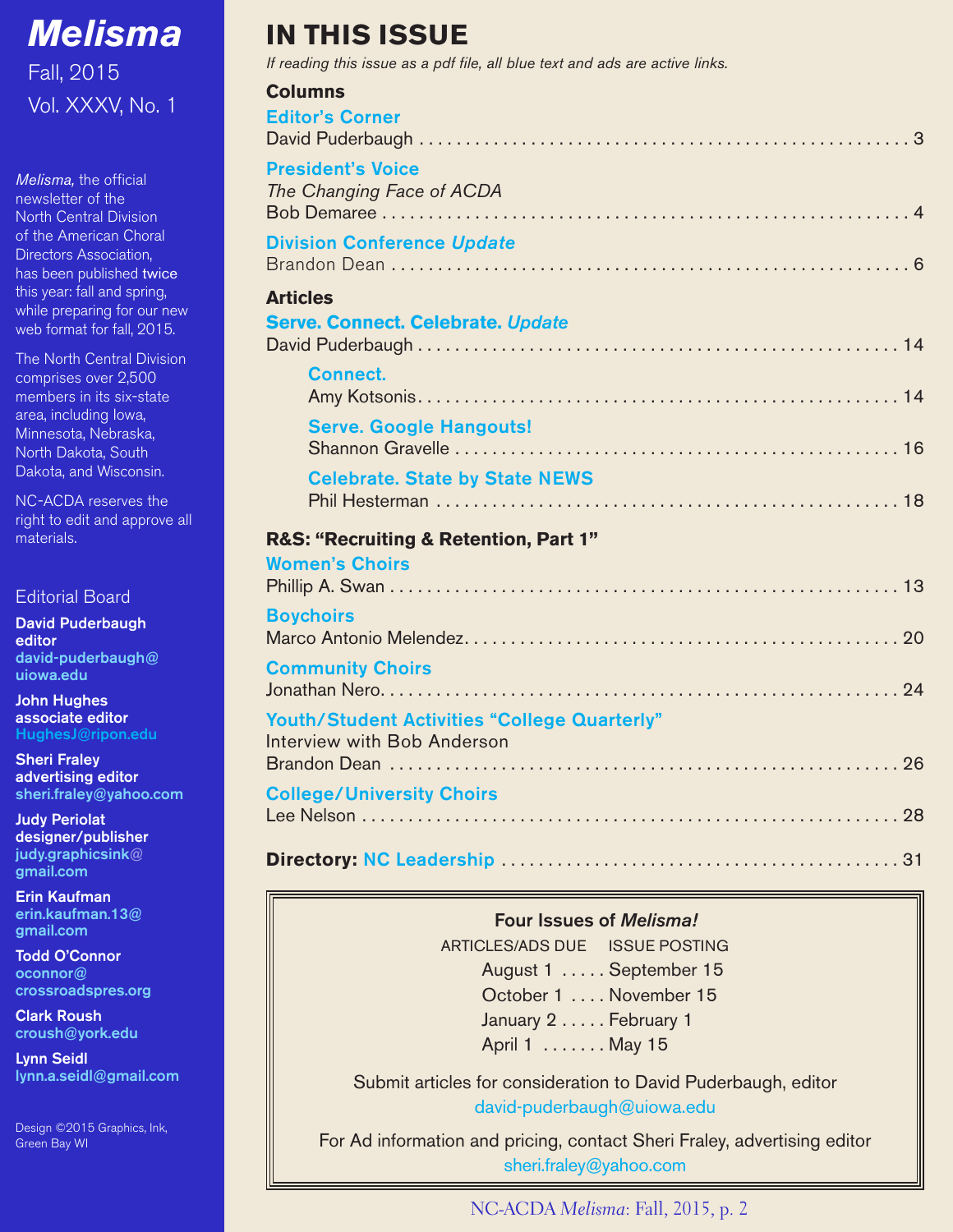### <span id="page-2-0"></span>**David Puderbaugh**

*Melisma* Editor University of Iowa, Iowa City [david-puderbaugh@uiowa.edu](mailto:david-puderbaugh@uiowa.edu)

Welcome to the fall issue of Melisma! *Melisma* is now part of the North Central division's **Serve. Connect. Celebrate.** initiative, which is designed to make the division more relevant, valuable, and useful in all of our lives as choral conductors in the upper Midwest. Elsewhere in the issue, you will find the latest update on the activities of Serve. Connect. Celebrate. It is an exciting read!

**This issue of** *Melisma* **focuses on the ever-present challenge of recruitment,** zeroing in on recruitment strategies for the R&S areas of Boychoirs, Community Choirs, Women's Choirs, and College & University Choirs. This is such an important topic for everyone, and *Melisma* will return to it again in order to hear from each R&S chair. In this issue, you will also find new recurring features, such as [State-by-State](#page-17-0) News. This column, headed up by Celebrate's **Phil Hesterman**, will keep you in the know about important events happening in each of the division's states. Another recurring column is the Youth & Student Activities College [Quarterly,](#page-25-0) headed by R&S chair **Brandon Dean**, which will provide interesting features from student ACDA chapters in our region. Finally, check out the list of upcoming R&S Google [Hangouts,](#page-15-0) coordinated by **Shannon Gravelle**, interim director of choral activities at the University of Nebraska-Omaha. These social media events promise to be incredibly informative and helpful. I owe Shannon a big thank you for taking on this important new task.

A look ahead to the year reveals that this issue of *Melisma* is the first of **four** issues for the year, one more than in the past. We want *Melisma* to be timelier and more relevant to everyone in the division, and increasing the frequency with which it appears is a logical step in that direction. Future issues this year will focus on the upcoming division [conference](#page-5-0) in Sioux Falls, and will feature a number of interviews with the conference headliners and clinicians. The spring issue will focus on contemporary trends in choral music—in particular, show choir, vocal jazz, and ethnic/multicultural perspectives.

This is, admittedly, a chunk of work, particularly with the addition of my work on Serve in the "Serve. Connect. Celebrate." initiative. To help out, **John Hughes,** director of choral activities at Ripon College (WI) has been named associate editor of *Melisma*. Without John and Shannon, this brave new world of content and communication within the division would be much harder to pull off, and I am thankful for their presence and expertise. Thanks, too, to the *Melisma* editorial board (**Erin Kaufman, Lynn Seidl, Clark Roush,** and **Todd O'Connor**) for their continued service. Finally, thanks to all of you, our readership, for taking interest in the activities of our division. As always, if you have any suggestions for making *Melisma* better and more valuable to your life, do not hesitate to contact me.

Happy autumn!  $\Box$ 

*Editor ' s Corner*



David Puderbaugh

*Check it out... R&S chairs share recruiting strategies for Boychoirs, Community, Women's, College & University Choirs, plus an interview with Bob Anderson for the inaugural "College Quarterly."*

*John Hughes is Melisma's new Associate Editor and Shannon Gravelle leads the new R&S Google Hangout initiative.*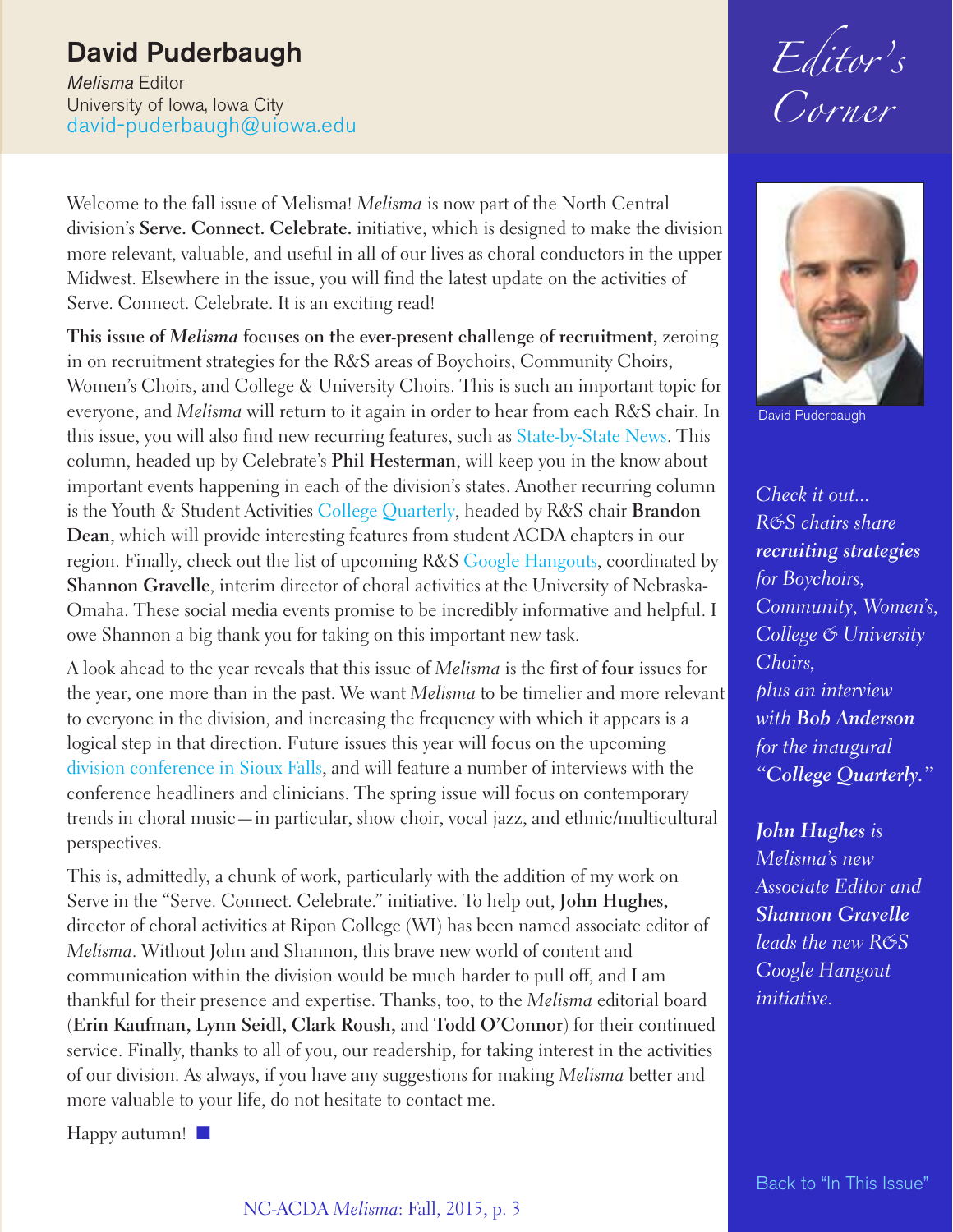<span id="page-3-0"></span>*President' s Voice*



Bob Demaree

*• There are a number of new initiatives programs, projects, and governance changes that are going to mark a new dawn for our organization.*

### **Bob Demaree**

NC-ACDA President University of Wisconsin-Platteville [demaree@uwplatt.edu](mailto:demaree@uwplatt.edu)

### **The Changing Face of ACDA**

It was 1985 when I first joined ACDA—thirty years goes by in a flash, I tell you! It is my privilege to represent our division now at national board meetings. Our last meetings took place in early June, and now, six weeks later, *I reflect with wonder upon the significant and enormous changes in ACDA* now compared to then.

**This set of meetings marked the end of a multiple-year process of strategic planning and discussion in many ways.** While there are still a host of initiatives on the table for the future, the brainstorming that started before the Dallas conference two years ago is starting to coalesce into action and forward motion, and I couldn't be more excited to see tangible growth and change. **In this article, I want to outline some of these new initiatives—programs, projects, and governance—changes that are going to mark a new dawn for our organization!**

#### *International activities are near the top of this list:*

• In August 2016, **ACDA will host the 8th America Cantat in Nassau, Bahamas.** Over the course of the last three decades, there have been triennial Cantats across the western hemisphere, where singers from all over these lands convene to learn about choral music in other countries and share the true fellowship of song. This will be the first time that the U.S. has sponsored the event, and notable musicians like Alberto Grau, Oscar Escalada, Maria Guinand, and others will be on hand to bring together the Americas in music. The fabulous Atlantis Resort will be the host for the event, and a couple willing to share a room for seven nights with another couple can make the entire excursion for about \$1000 per person, INCLUDING plane transportation from Chicago. This is going to be a spectacular way for ACDA to connect with our American neighbors;

• After having asked about the possibility of being admitted as a new chapter, **Puerto Rico is being formally invited by ACDA to become our fifty-first chapter**, a "Chapter of the Americas." Other countries like Venezuela, Argentina, and the Bahamas have already inquired about becoming chapters as well, and we hope that there will be other countries that will wish to join us. These new chapters will have their own financial statuses separate from ACDA, but will have access to all of our intellectual property.

New programs related to seeking out and serving new members are also coming, and you should know that our national membership has exceeded 20,000 for the first time in over a decade!

• **The new national mentorship program is blooming.** Over 100 mentees have now registered for the program, and over 125 mentors have made themselves available to support these mentees. Matches are being made and are showing real signs of success! The process is impressive and quite professional. Both potential mentors and mentees fill out informational forms online that are anonymized so that the mentees see only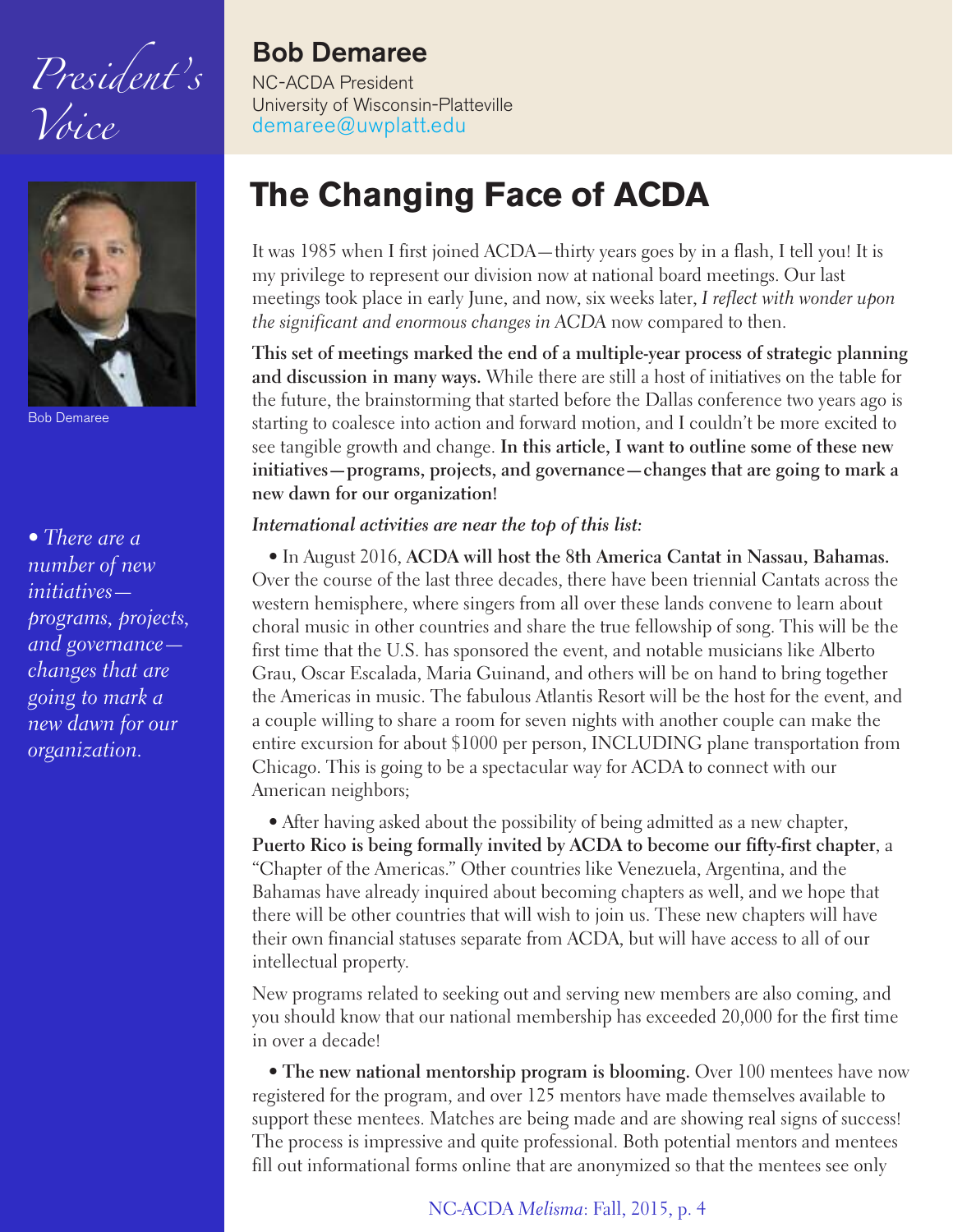general information about potential mentors. When a mentee finds someone who seems to fit their areas of interest, they reach out to the mentor, who is then provided with information about their potential match. Either person can choose not to accept the pairing at any time. The national office is doing a terrific job of following up on the process by reaching out to both the mentor and mentee of a match periodically to see what contact is ongoing. I signed on and received a mentee about two months ago, and it has been an absolutely fabulously rewarding experience! I heartily encourage you all to consider signing on to this project!

• The national office wants to spur new initiatives to encourage more growth of choral singing, especially among children and young adults. To that end, the **ACDA Fund for Tomorrow has been established** and seeded with over \$100,000 ready to be spent on worthy new programs that can show innovation and a child or youth focus. Already there have been a couple of new initiatives funded, and the money is NOT intended to be held and turned into a form of endowment. ACDA wants to spend the money and then raise more! All of us should consider how we might apply for funding of this type!

#### *And in the area of governance:*

• This fall, look for a roll-out of **"ChoralNet 2.0."** Our current ChoralNet will always be accessible online, but the reality is that technology now exists that could make it more dynamic and vital. Instead of trying to recreate or shove all of the existing ChoralNet over to a new platform, the plan is to start a new ChoralNet site. ChorTeach is also being expanded so that it's less difficult to find and the hope is that all of us who teach will become more aware of the great information that it hosts. There is a new publication coming soon that is geared primarily toward those who work in sacred music. Finally, look for a newly updated ACDA website! It's being developed and should hit the web by September.

• Also this fall, be on the lookout for a **referendum ballot** that will ask you to vote on some big changes to our national structure. Among other proposals, the national standing committees would change and would have specific members of the national staff assigned to their oversight. Most notable among these changes would be a renaming of R&S to R&R—**Repertoire and RESOURCES.** The notion here is that the current focus of R&S has subtly shifted over time to that of providing support (as opposed to creating standards) for our various types of ensembles. There will also be some specific changes to the nomenclature and assignation of some of the areas proposed as well, and more information will be forthcoming on the specifics of this from the national leadership. But I think you will find these suggested changes to be quite positive and forward-thinking!

As we move from summer to fall, I hope that you will all have a terrific new season of choral music-making. Please don't forget to put FEBRUARY 17–20 on your calendar **for a trip to Sioux Falls for our conference, "The Conductor as [Servant-Leader!"](#page-5-0)** *It's* **going to be terrific!** n Back to "In This [Issue"](#page-1-0) **Back to "In This Issue"** 

*• The new national mentorship program is blooming; I heartily encourage you all to consider signing on to this project.*

*• The focus of R&S (Repertoire & Standards) has subtly shifted over time to that of support, causing National to consider changing the name to R&R (Repertoire & Resources).*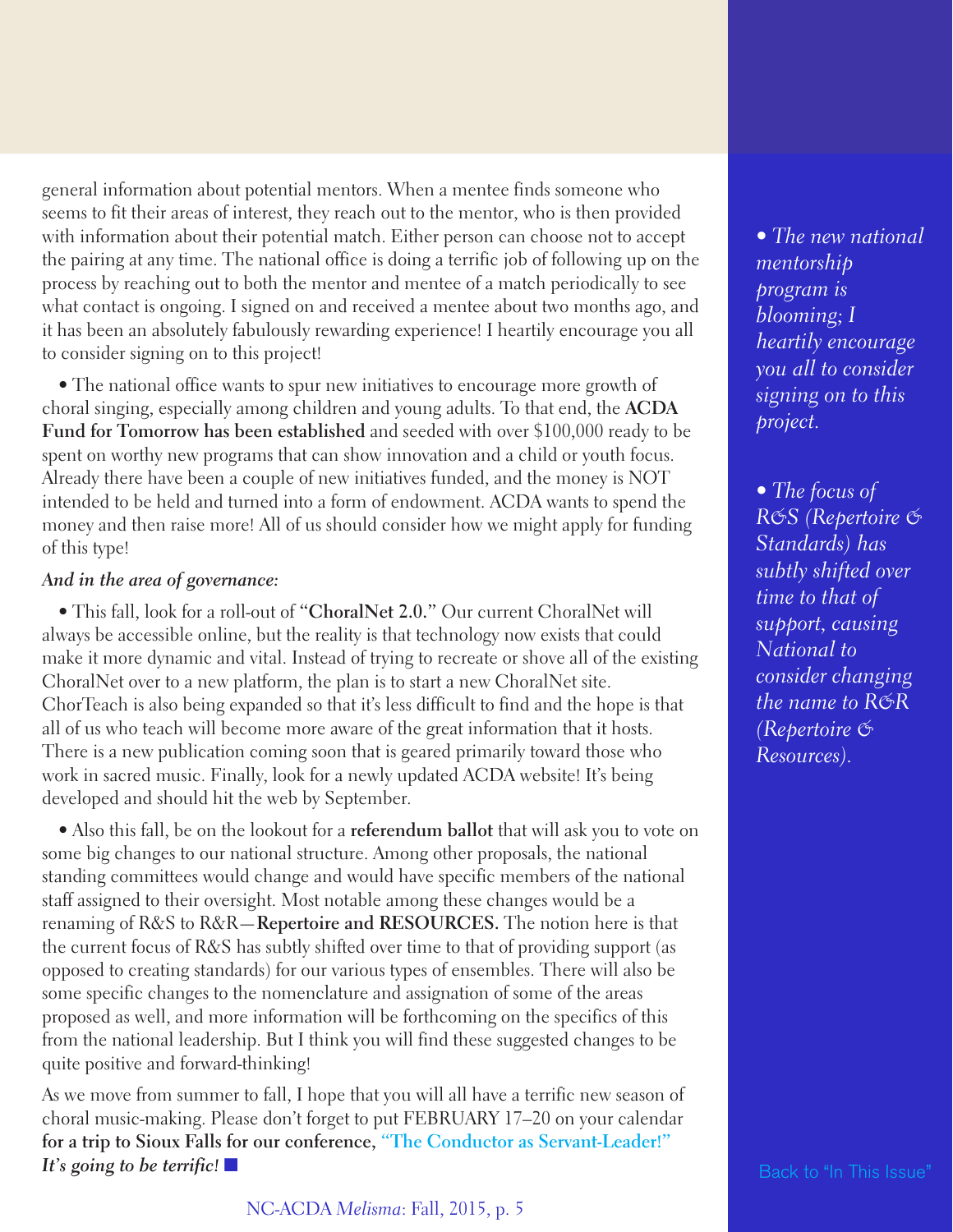<span id="page-5-0"></span>*NC-ACDA Conference*



Brandon Dean

**Mark Your Calendars— Sioux Falls, South Dakota!**

#### **IMMERSION DAY:**

February 17, 2016 *Small Schools Sessions with Barbara Brinson plus HS Men's Festival Choir with Jefferson Johnson, for schools with fewer than 500 students, grades 9–12.*

**NC-ACDA CONFERENCE:**

February 18–20, 2016 *Highlights Hotel information Invited guests Honor Choirs— (Apply NOW, until October 1!)*

## The CONDUCTOR as **SERVANT-LEADER**

### **Division Conference Update!**

—Brandon Dean [bdean@gustavus.edu](mailto:bdean@gustavus.edu)

On behalf of conference chair **Bob Demaree,** program co-chairs **Mary Kay Geston** and **Laura Diddle,** and our entire planning committee, it is my pleasure to give you a brief overview of the exciting things in store for you at the North Central ACDA conference this February!

Over the past eighteen months, the team has worked hard to secure renowned conductors, clinicians, and performers who will inspire us to serve our music, serve our students, and serve our community. This central theme of servant leadership will be woven seamlessly into the conference events and has served as a catalyst for conference planning. Outstanding musical performances will once again highlight our time together as we collectively seek new ways to serve our music. Interest sessions centered on best practices within the field will help us better serve our students. And, special invited guests will challenge us to reimagine how choral music can serve our community. Of course, social opportunities to make personal and professional connections will be plentiful as we descend on Sioux Falls this winter!

### **HOST CITY AND VENUES:**

Sioux Falls, South Dakota is a vibrant Midwestern city gaining national attention for its emerging food scene and booming healthcare industry. And, it also happens to be the geographic center of North Central ACDA! Forbes recently named Sioux Falls the #1 city in the country for recent college graduates and #5 for families based on a wide range of factors including safety, education, attractions and affordability.



*Did you know? Sioux Falls is the geographic center of North Central ACDA!*

NC-ACDA *Melisma*: Fall, 2015, p. 6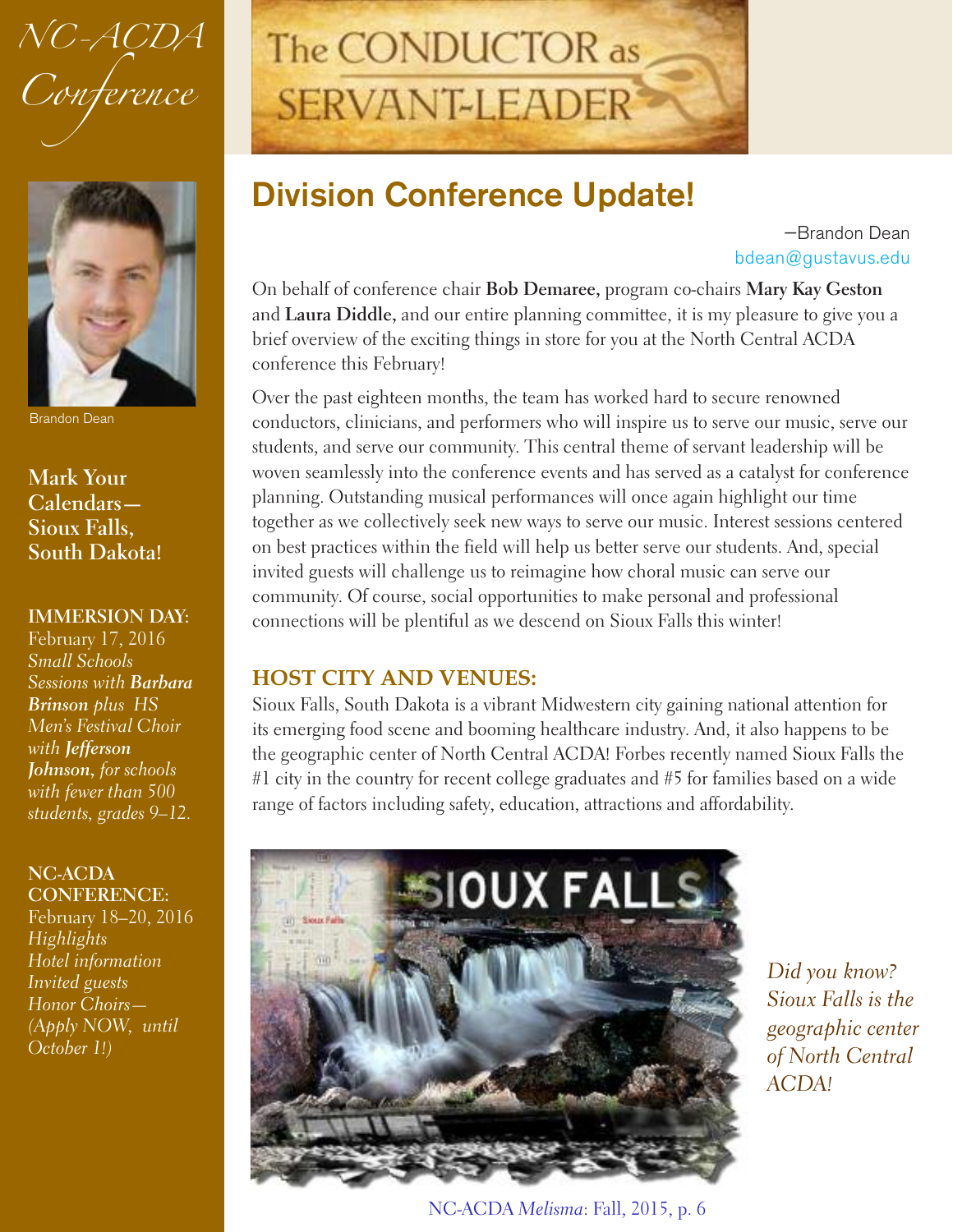

Washington Pavilion

In the heart of downtown Sioux Falls lies the **Washington Pavilion**, the cultural center of the city and home to the **Mary W. Sommervold Hall**. This 1,800-seat concert hall has superior acoustics and regularly draws the finest performing ensembles. Interest and reading sessions will be held at **First Lutheran Church** and **First Congregational**

**Church**, both of which are located directly across the street from the Washington Pavilion. "This We Pray" will take place in the newly restored and reverberant **Cathedral of St. Joseph.**

*We strongly encourage you to book your room at one of three conference hotels, as a portion of the fees will be returned to NC-ACDA in the form of a rebate.* These hotels also offer the most convenience for their close proximity to the conference. Be sure to let them know you are with

North Central ACDA at the time of booking!

- **Country Inn and Suites** / 200 E. 8th St. / 605-373-0153 Contact: Joshua Allen
- **Holiday Inn City Centre** / 100 W. 8th St. / 605-339-2000 Contact: Melany Pravecek
- **Sheraton Sioux Falls Hotel** / 1211 West Ave. N. / 605-331-0100 Contact: Darla Tuch

### **FEATURED PERFORMERS AND SPECIAL EVENTS:**

The keynote speaker for the conference is **Ramona Wis,** author of *The Conductor As Leader: Principles of Leadership Applied to Life on the Podium* (GIA Publications). We are delighted to have Ramona set the tone for the conference with the opening address and she will lead an interest session that addresses the marriage of servant leadership and the choral art.

NC-ACDA *Melisma*: Fall, 2015, p. 7



First Lutheran Church, First Congregatiobal Church, Cathedral of St. Joseph



Ramona Wis, conference Keynote Speaker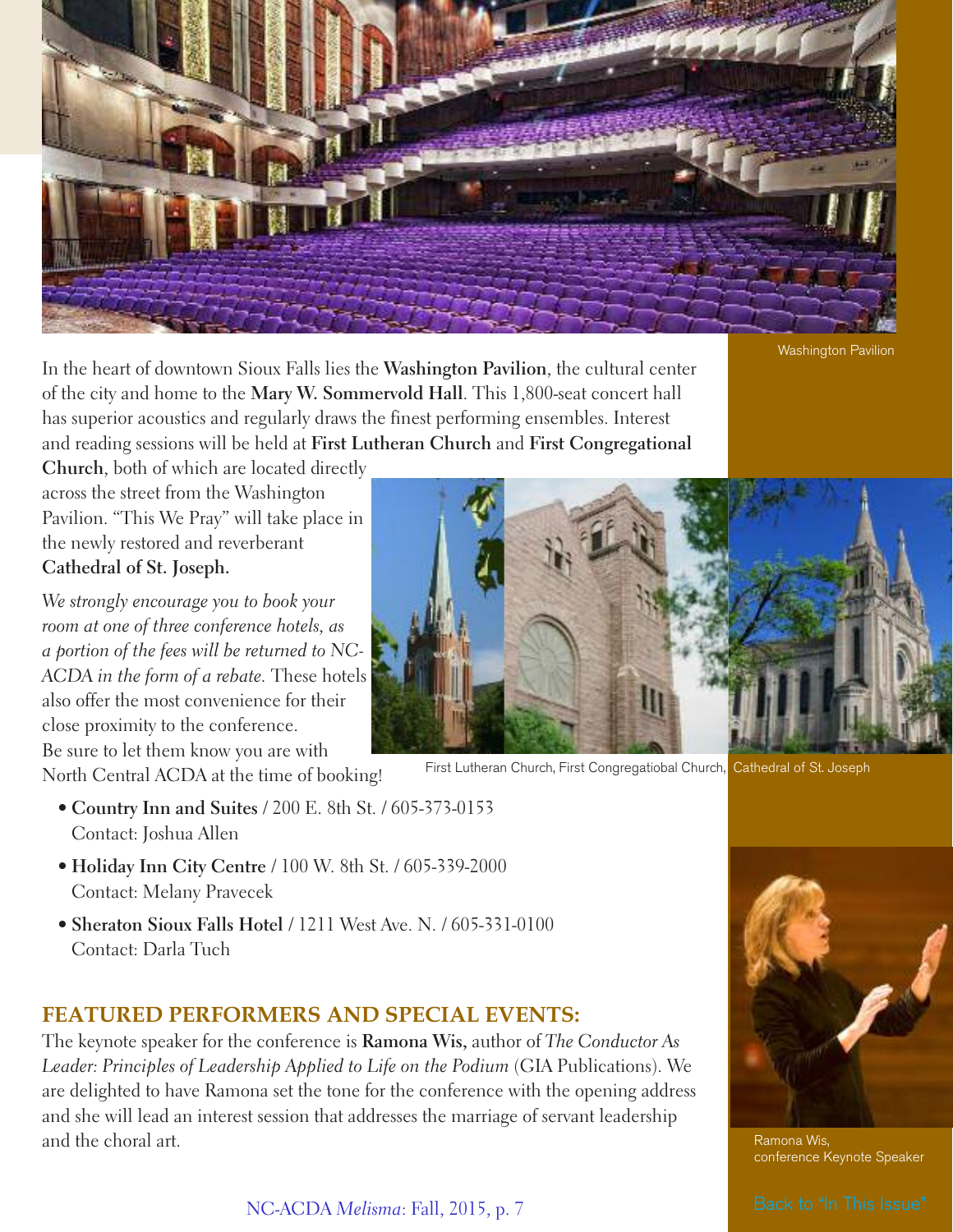









## Thursday, February 18  $OCES8$

We have a star-studded performance planned for Thursday evening as internationally renowned British vocal ensemble **VOCES**8 joins forces with highly acclaimed composer **Ola Gjeilo.** The concert will include the Raymond W. Brock Memorial Composition composed by Gjeilo.



Gjeilo

### **Friday, February 19**

On Friday evening the **South Dakota Symphony Orchestra** and selected North Central ACDA choirs will collaborate to perform Giuseppe Verdi's *Requiem.* The opera-inspired drama and soaring symphonic writing of this masterpiece will surely ignite Sommervold Hall; you will not want to miss it!



### Saturday, February 20

South Dakota Symphony Orchestra

Join us Saturday morning at the Cathedral of St. Joseph for **"This We Pray,"** a concert of sacred music and spoken word coordinated by Stephen Sieck featuring selected North Central ACDA choirs. This prayer event

was inspired by the universal and ecumenical notion of prayer as a form of service—we pray "for" others and in doing so, provide service to our fellow human beings.

Also on Saturday, the collegiate repertoire choir, Collegiate ENGAGE (Equip, Nurture, Guide, Aspire, Grow, Empower), is back with some exciting new features! Phillip Swan has invited four outstanding conductors from our division to participate in this engaging day focused on effective rehearsal techniques and repertoire selection.



Cathedral of St. Joseph .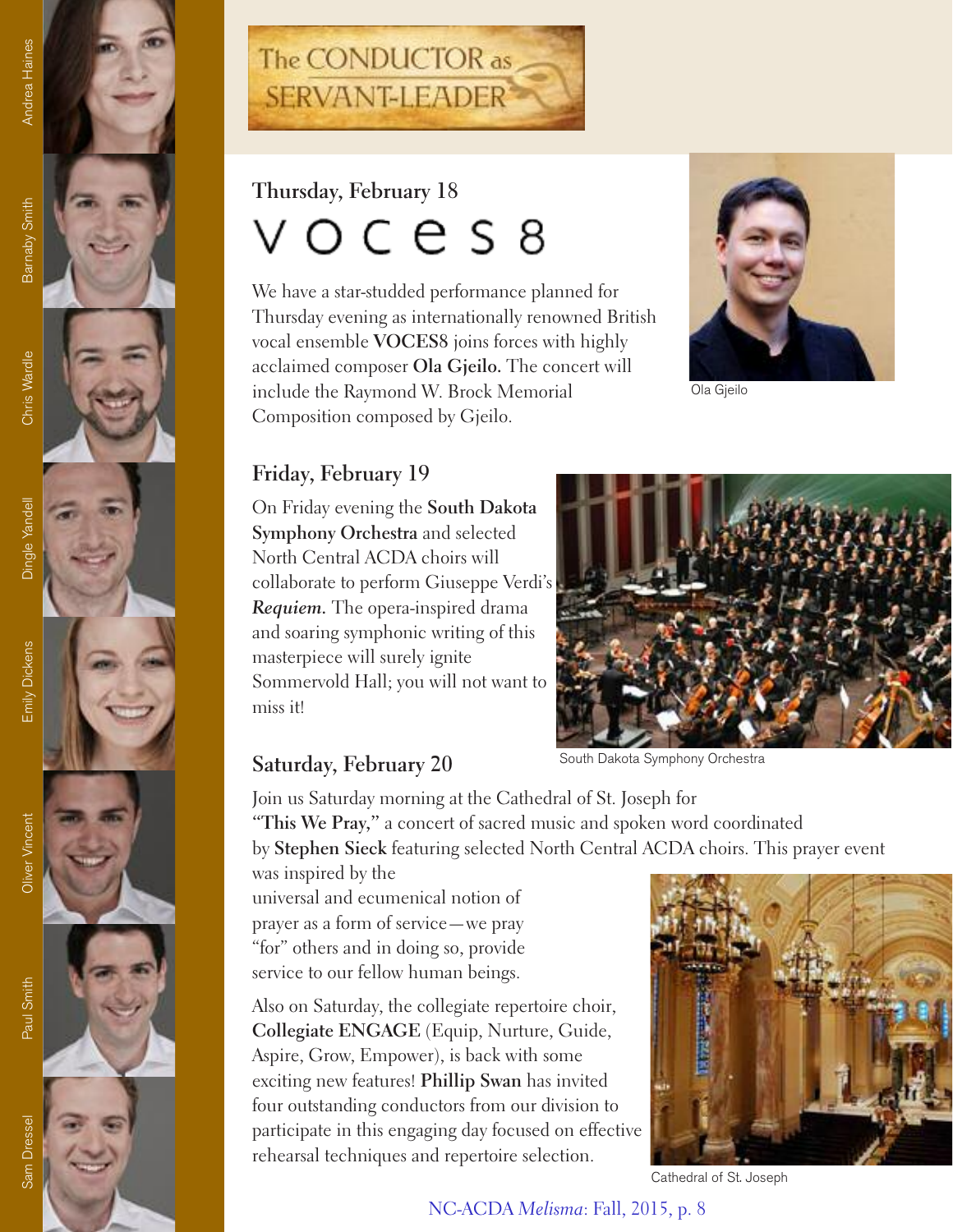*"The central theme of servant leadership will be woven seamlessly into the conference events and has served as a catalyst for conference planning."*

### **INVITED GUESTS:**

As we seek to dive deeply into the topic of servant leadership, we turn to our colleagues who have firsthand experience serving their communities. Prepare yourself to be truly inspired by our invited guests:

- **Rhonda Fuelberth,** who founded the i2 Choir that provides a musical voice for the physically and mentally disabled and their caregivers
- **Jonathan Palant,** who founded the Dallas Street Choir for homeless individuals
- **Raymond Roberts,** who will share his thoughts on building a successful choral program in urban settings
- **Mary Lenard** and **Marge Ostroushko,** who founded the Giving Voice Chorus for Alzheimer's patients and their caregivers

These amazing stories will challenge us to consider the innumerable ways that choral music serves our communities!

### **HONOR CHOIRS:**

A great way to become directly involved in the conference and serve the students is to encourage them to audition for the outstanding NC-ACDA Honor Choirs. These auditioned ensembles are a wonderful opportunity for students throughout the division to make music together with leading conductors in our field. Each honor choir will also have the special opportunity to premiere a commissioned composition! New works by **Elizabeth Alexander, Daniel Kallman, Vijay Singh,** and **Deanna Wehrspann** are being composed specifically for the Honor Choirs. Please visit [www.ncacda.org](http://www.ncacda.org) for more information on the audition process.

### **Deadline for applications is OCTOBER 5.**

- **Paul Head** will conduct the High School Honor Choir (grades 10–12; SATB)
- **Vijay Singh** will conduct the Middle-Level Girls (grades 7–9; SSAA)
- **Jeffery Redding** will conduct the Middle-Level Boys (grades 7–9; unchanged and changed voices)
- **Lynnel Jenkins** will conduct the Elementary Honor Choir (grades 5–6;

unchanged voices)

From left: Paul Head, Jeffery Redding, Lynnel Jenkins

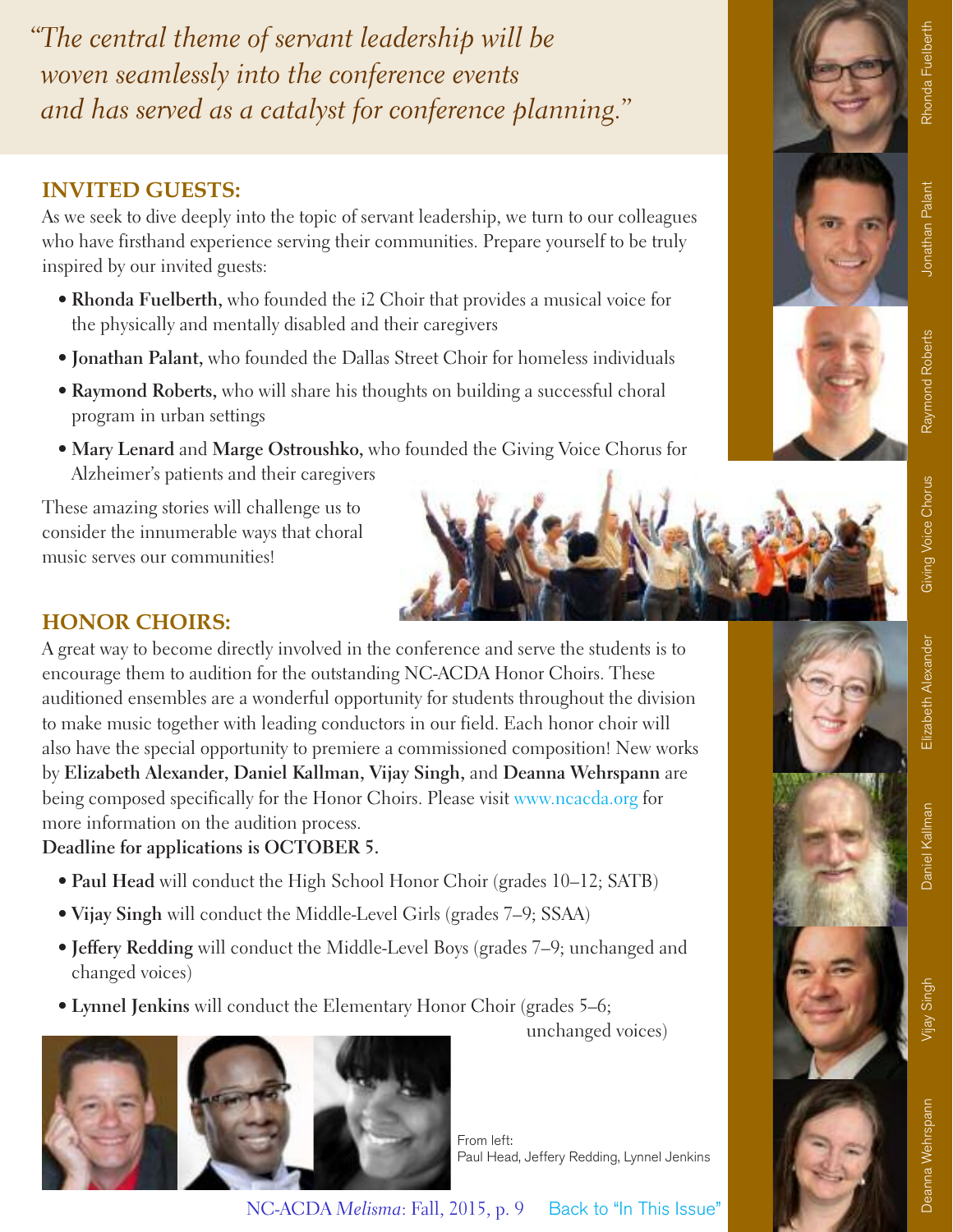

ara Brinson



Jefferson Johnson

## The CONDUCTOR as SERVANT-LEADER®

### **IMMERSION DAY: FOCUSING ON SMALL SCHOOLS—SESSIONS AND THE HIGH SCHOOL MEN'S FESTIVAL CHOIR:**

Immersion Day aims to support and inspire choral teachers and students in the small schools of North Central ACDA. **NEW! Immersion Day is open to both ACDA members and non-ACDA members,** so please seek out your non-member colleagues and invite them to attend with you!

- **Teacher Enrichment Sessions** targeting choral directors in schools with 500 or fewer students (K–12) will be presented throughout the day by **Barbara Brinson**, professor emeritus at State University of New York at Fredonia and author of the excellent textbook Choral Music Methods and Materials: Developing Successful Choral Programs (Grades 5 to 12) (Schirmer).
- The inaugural **High School Men's Festival Choir** for male singers from schools with 500 or fewer students (grades 9–12) will run concurrently under the direction of nationally recognized conductor **Jefferson Johnson,** director of choral activities at the University of Kentucky. Continuing education credit will be available through North Dakota State University.

### **AUDITIONED CHOIRS:**

Many of the most memorable experiences of past conferences are those special moments when music makes a deeply personal impact. Sommervold Hall will play host to fifteen auditioned choirs throughout the duration of the conference. In addition, the performance of Verdi's *Requiem* will include five ensembles, **"This We Pray"** will feature three more, and a demonstration choir will be featured in an interest session. In total, we will have twenty-four outstanding choirs appearing at the conference, including choirs from every state in the division!

#### **Mainstage Performances**

- 9th Grade Men's Choir, Prairie Point Middle School and 9th Grade Academy, IA, **Kelly Truax,** conductor
- 9th Grade Women's Choir, South View Middle School, SD, **Amy Jo Cherner,** conductor
- The Augustana Choir, SD, **Paul Nesheim,** conductor
- Hopkins High School Concert Choir, MN, **Philip Brown,** conductor
- Luther College Collegiate Chorale, IA, **Andrew Last,** conductor
- Macalester College Concert Choir, MN, **Michael McGaghie,** conductor
- Mason City High School Concert Choir, IA, **Joel Everist,** conductor
- North Dakota State University Concert Choir, ND, **Jo Ann Miller,** conductor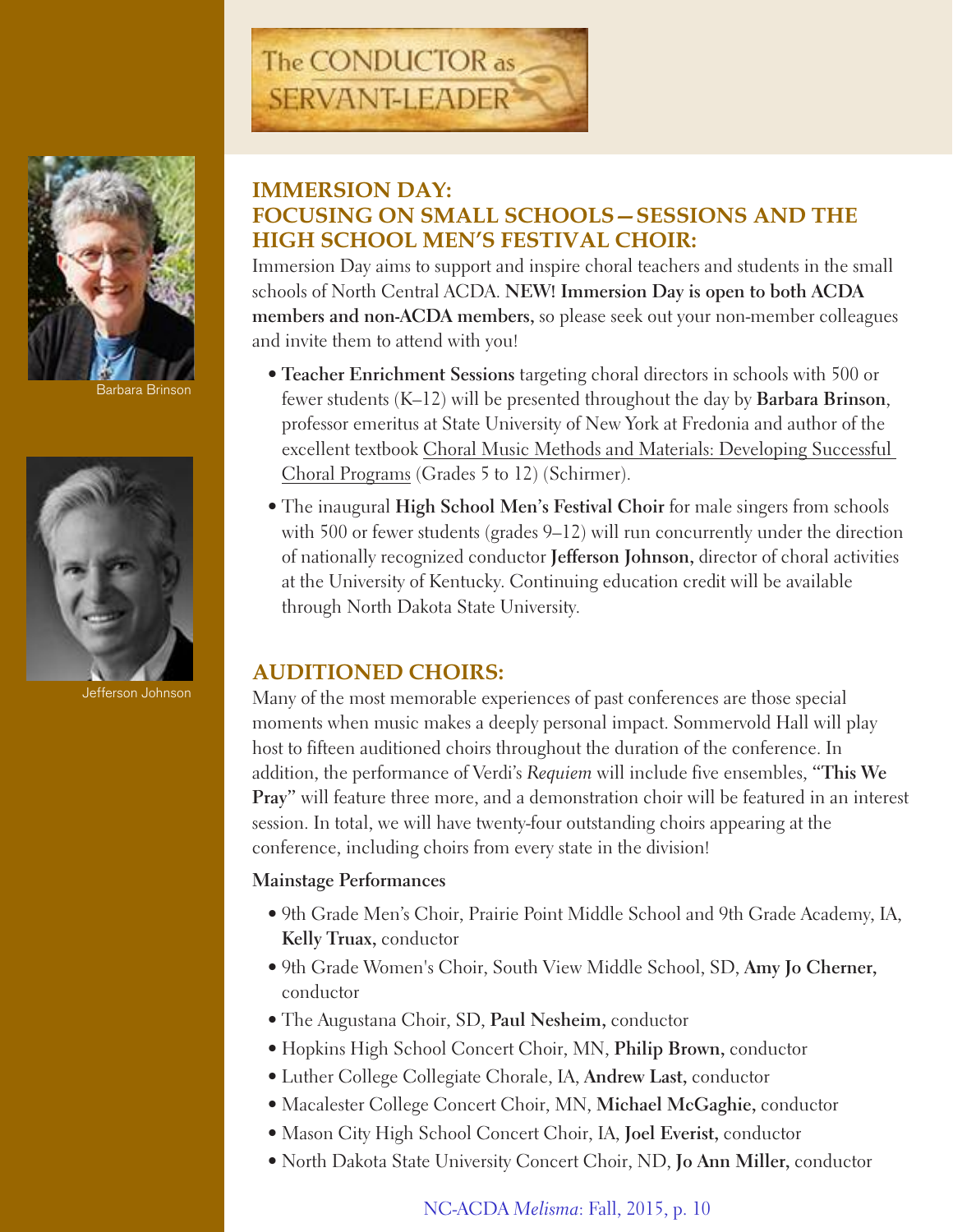- Partners in Praise Girls Choir, MN, **Julia Fahey,** SD
- Plymouth Choir, First-Plymouth Church, NE, **Tom Trenney,** conductor
- Roosevelt High School Concert Choir, SD, **Robyn Starks Holcomb,** conductor
- Twin Ports Choral Project, MN, **Bret Amundson,** conductor
- University of South Dakota Chamber Singers, SD, **David Holdhusen,** conductor
- Urbandale Singers, Urbandale High School, IA, **Theodore "Ted" Brimeyer,** conductor
- Valley Singers, Valley High School, IA, **Ryan Deignan,** conductor

### **VERDI** *REQUIEM*

- Ames Chamber Artists, IA, **James Rodde,** conductor
- Black Hills State University Choir, SD, **Jonathan Nero,** conductor
- South Dakota State University Concert Choir, SD, **Laura Diddle,** conductor
- University of South Dakota Concert Choir, SD, **Timothy Campbell,** conductor

## "I chose Accolades to bring you the best tours"

Diana J. Leland **ACDA** National Past President

> Group Tour Specialist, Accolades International Tours for the Arts

CUBA ROPE, ne WORLD

contact me: 800-747-2255 x139

dleland@accoladestours.com

AccoladesTours.com every tour a masterpiece

NC-ACDA *Melisma*: Fall, 2015, p. 11

*Photos and bios of our Auditioned Choirs will be posted on our website soon. Check the site for more conference information over the next few weeks!*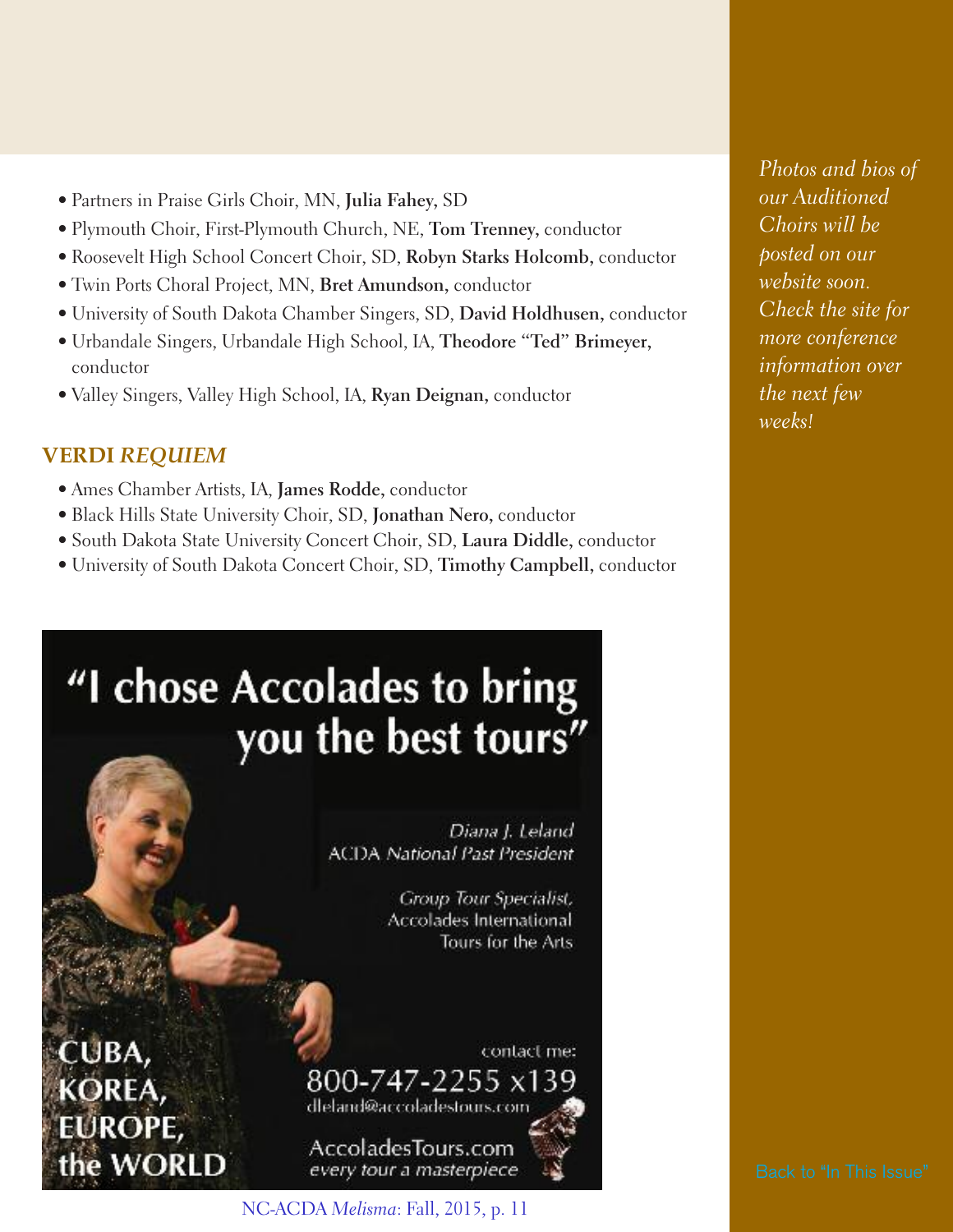

### **"THIS WE PRAY"**

- Chorale Midwest Chamber Singers, IA, **Bradley Barrett,** conductor
- Carthage College Women's Ensemble, WI, **Peter Dennee,** conductor
- Cedar Falls High School Concert Choir, IA, **Eliott Kranz,** conductor

Demonstration Choir:

Lincoln High School Chamber Singers, SD, **Linda Conrad,** conductor

### **INTEREST SESSIONS:**

The interest sessions selected for this conference will help us serve the music and our singers by engaging us as learners and sharing valuable techniques to hone our craft. The broad range of topics presented by our outstanding colleagues will encompass many areas of the choral program.

- **Richard Robbins,** University of Wisconsin-Superior, WI "Analyze This! Empowering Your Choir to Become Critical, Creative Musicians"
- **Jerry Rubino,** Voice 360, MN "Creating Singers That Are Musicians"
- **Jill Wilson,** Luther College, IA "Creativity in the Choral Classroom"
- **André Heywood,** The St. John's Boys' Choir, MN "Changing Voices Anonymous: Creating a Successful Learning Environment for Adolescent Male Singers"
- **Zachary Durlam,** University of Wisconsin-Milwaukee, WI "Four Scores and Seven Minutes to Go: Score Study for the Time Challenged Choral Conductor"
- **Jennaya Robison,** Luther College, IA & Brett Robison, Waldorf College, IA "The Highs and Lows of a Choir: The Service of Treble and Bass Clef Ensembles within a Thriving Choral Organization"
- **Joshua Bronfman,** University of North Dakota, ND "Putting Humpty Dumpty Back Together Again: Rebuilding Choral Programs"
- **Fred Ritter,** Columbus High School, NE "Using Vocal Jazz Techniques to Improve Your Choir"
- **Thomas Holm,** Northwestern College, IA "Vocal Warm-ups That Serve Both the Singers and the Music"

**Make plans NOW to attend! February 17–20, 2016.** *See you in Sioux Falls!* n

*The interest sessions selected for this conference will help us serve the music and our singers by engaging us as learners and sharing valuable techniques to hone our craft.*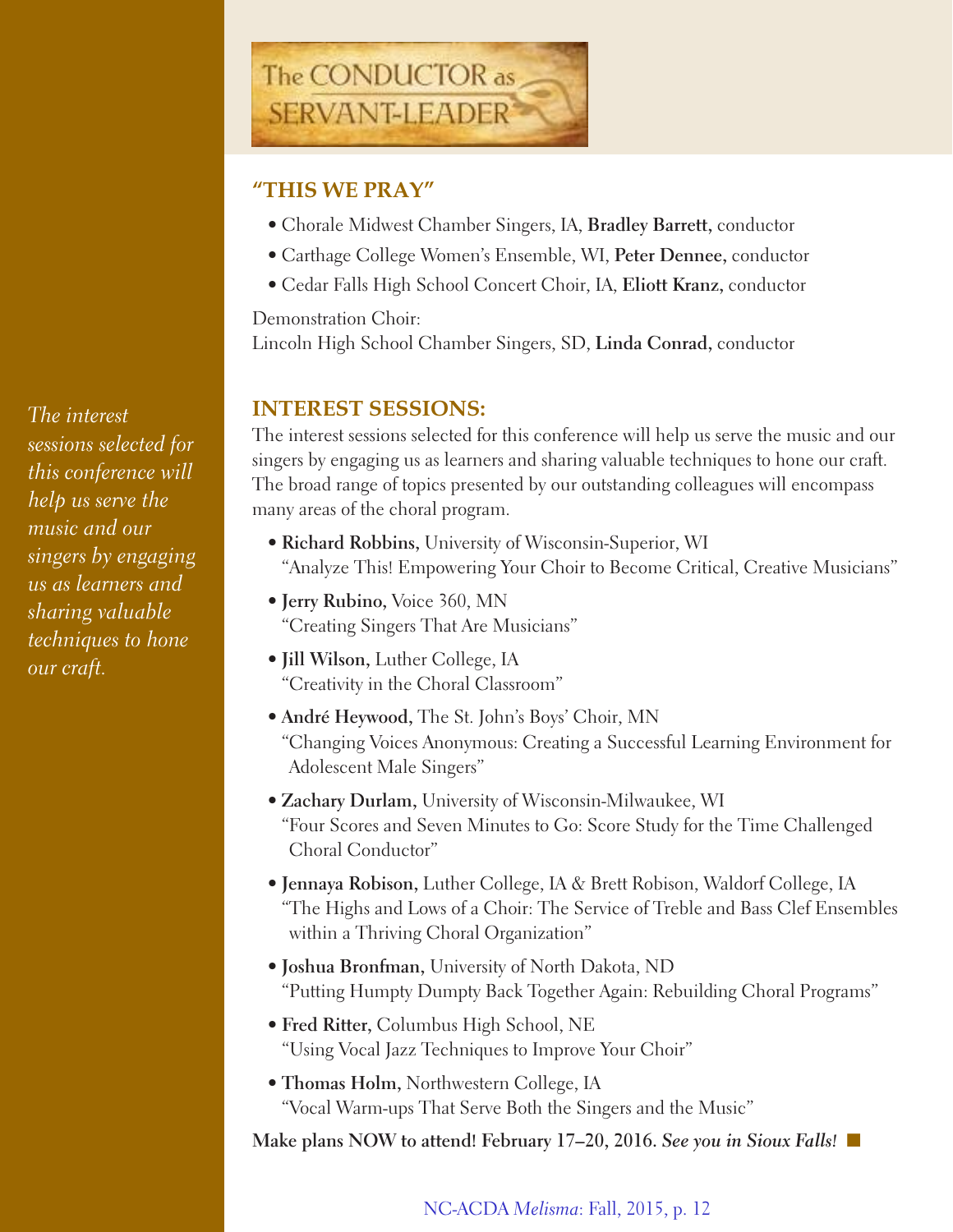### **Phillip A. Swan**

NC-ACDA Repertoire & Standards Committee Chair Lawrence University Conservatory of Music, Appleton, WI [phillip.a.swan@lawrence.edu](mailto:phillip.a.swan@lawrence.edu)

### <span id="page-12-0"></span>**Recruitment: making connections**

Recruitment is an ongoing project that revitalizes the lifeblood of our organizations. Our ensembles are living, dynamic groups that require constant care and attention. <sup>A</sup> big challenge is maintaining numbers in this ever-changing environment. Consequently, we often focus on those "numbers" in the recruiting process. However, we must remember we are dealing with real human beings, not just statistics or percentages. So, we must not become obsessed with numbers at the moment, but rather, focus on individuals. Recruitment is all about making connections with students—*connections that are real, transparent, sincere, and tangible.* I've learned that students want to engage in <sup>a</sup> supportive community and feel valued.

**One important way to show suppor<sup>t</sup> for your students is spending time with them outside the classroom.** Some particular strategies <sup>I</sup> have used are:

- Eat lunch or dinner with <sup>a</sup> group of students
- Attend <sup>p</sup>lays and recitals
- Attend sporting events and cheer on your students
- Invite students to eat lunch in the choir room
- *Princess Bride* movie night
- Spa day
- Choir retreat (either off campus or an extended day on campus)

<sup>I</sup> had an interesting discussion with <sup>a</sup> business friend about recruitment whose ideas resonated with me. Recruitment is <sup>a</sup> universal issue. The basic principles are the same, but tailored or tweaked to each particular situation, whether it be for tenth-grade women, elementary choir, middle school men, or <sup>a</sup> high school mixed ensemble.

A friend shared these ideas that he shares with prospective candidates during interviews:

- Be yourself
- Be honest
- Be down to earth
- We care about you
- You are important to us
- We invest in each other
- We will hold each other accountable
- We will build strong connections

**The bottom line is that we must be caring communicators** that manufacture <sup>a</sup> quality product. Our quality product will attract recruits. Our task will be to dig deeper and go beyond the music to create an environment that addresses the group, ye<sup>t</sup> provides warmth and attention to the individual.  $\blacksquare$ 





Phillip A. Swan

*Recruitment is all about making connections to students connections that are real, transparent, sincere, and tangible.*

*Our task will be to dig deeper and go beyond the music to create an environment... that provides warmth and attention to the individual.*

Back to "In This [Issue"](#page-1-0)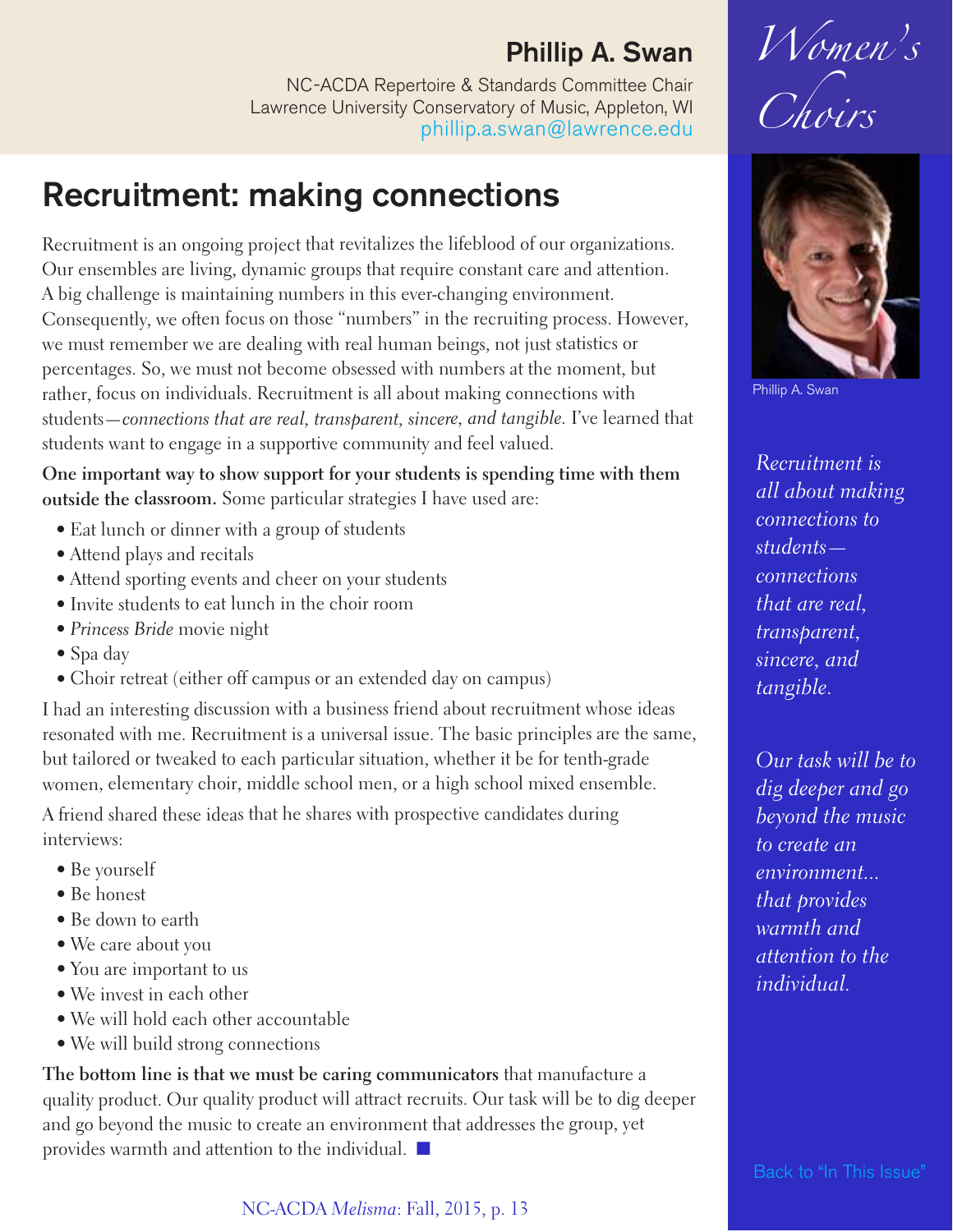## <span id="page-13-0"></span>*NC*—*ACDA Initiative*

### **Serve. Connect. Celebrate.**

*Updates on the division's latest initiative*

—David Puderbaugh [david-puderbaugh@uiowa.edu](mailto:david-puderbaugh@uiowa.edu)



David Puderbaugh

*The R&S Google Hangout, a live social media event featuring your division R&S chairs, is coming this fall.*



Amy Kotsonis

A year ago, President Bob Demaree inaugurated a new comprehensive program designed to make the North Central division of ACDA a more valuable part of our everyday work. You can read more about the intent and inner workings of Serve. Connect. Celebrate in the spring 2015 *Melisma*. A year later, the various parts of the initiative are taking shape. Below is the latest on what is in store:

### **SERVE: David Puderbaugh, chair**

A major innovation taking place under the auspices of Serve is **R&S Google Hangouts,** live social media events featuring your division R&S chairs talking about important facets of their areas. Anyone is welcome to join and talk about such items as Veteran's Day repertory for children's choirs, quality repertory for middle school men, choral/ orchestral works on a limited budget, and many others! **Google Hangouts** will be taking place each month throughout the year. Thank you to Shannon Gravelle, interim director of choral activities at the University of Nebraska-Omaha, for organizing the R&S Google Hangouts! See "Serve" Initiative: Google [Hangouts!"](#page-15-0) in this issue for more information.

We all are constantly searching for programming ideas. A project still in the works is a dynamic **Repertory Bank** on the NC-ACDA website that is easy to find, organized by R&S area, constantly growing, and searchable. We'll keep you posted on its progress.

Through the enhanced communications of Amy Kotsonis's "Connect" work, the membership will receive frequent notifications and reminders of upcoming events in a variety of forms (email, Facebook, Twitter, etc.). Keep your ear to the ground (or wireless network!) for these important announcements.

### **CONNECT: Amy Kotsonis, chair**

As the new Connect initiative has officially kicked off, we have created a new **Facebook** page—North Central American Choral Directors [Association—](https://www.facebook.com/North-Central-American-Choral-Directors-Association-101715626838482/timeline/)that you can "like" to receive the most up to date information for our division and upcoming conference. We also have a new Twitter handle—NCentralACDA—that you can follow! We will be highlighting conference events and participants, state highlights and our individual members as well as keeping you abreast of all important deadlines, such as the upcoming Honor Choir audition deadline. We are very excited for this conference, and hope that you feel connected before you even arrive in Sioux Falls!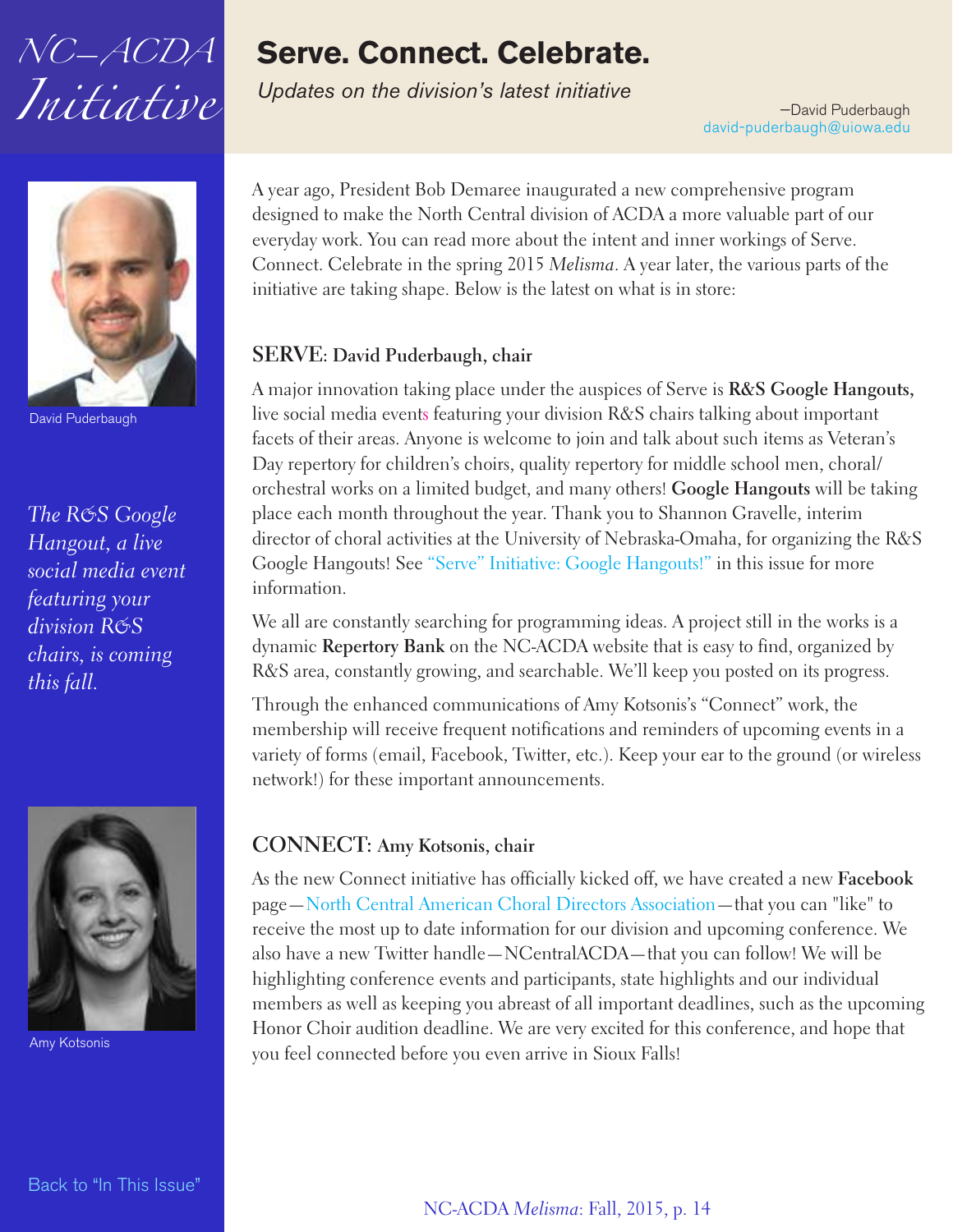### **CELEBRATE: Phil Hesterman, chair**

To help us celebrate the great people and activities in the North Central division, and to help us get to know each other, **the Celebrate portion of the new initiative will emphasize individuals and programs that have been set forth as exemplars in the choral music field in our division.** At minimum, the information will be disseminated using various social media and the North Central ACDA website, with the assistance of the Connect chair, Amy Kotsonis. The Celebrate chair, Phil Hesterman, will garner information from contacts in the six states of the division, including, but not limited to, state social media chairs and newsletter editors.

An important aspect of the work of Celebrate will be to highlight the many successes that are achieved in our division on a regular basis, while underscoring and illuminating the various choral cultures and traditions within NC-ACDA. To that end, the *Celebrate area will strive to bring notoriety on a regular basis to each state and its contributions to our division, including the following highlighted areas:*

### **Highlight State and Division Award Winners**

Most states in the division have some kind of lifetime achievement award for an outstanding choral director, along with various other noteworthy awards. These awards are presented in the states throughout the calendar year and will be highlighted soon after the awards are presented.

### **Feature outstanding programs and individuals**

Celebrate will seek to link with outstanding programs and individuals in the division, with the idea that a new group or individual would be featured each month.

State-by-state news will become a regular feature in *Melisma*. Under such headings as "Wisconsin in brief," "North Dakota in brief," etc., terse one-sentence notes will inform readers of events that will take place in each state in the coming weeks. The assistance of David Puderbaugh (Serve) and state newsletter editors will be essential to this component.

### **The various state conferences will be highlighted**

In coordination with the Serve and Connect chairs, information will be disseminated about upcoming state conferences. The idea is to be forward-looking, featuring what will be happening within each state's conference.

### **Celebrating NC-ACDA will be a multi-faceted project**

Part of the Celebrate initiative will eventually focus on the NC-ACDA website, ensuring that all contact information, personnel, and so forth, is current. See "Celebrate" Initiative: [State-By-State](#page-17-0) News" in this issue for the current information.  $\blacksquare$ 



Phil Hersterman

*We have a new Facebook page— North Central American Choral Directors Association—and a new Twitter handle: NCentralACDA make sure to check out both!*

*Celebrate will highlight the many successes that are achieved in our division, and illuminate the various choral cultures and divisions within NC-ACDA.*

Back to "In This [Issue"](#page-1-0)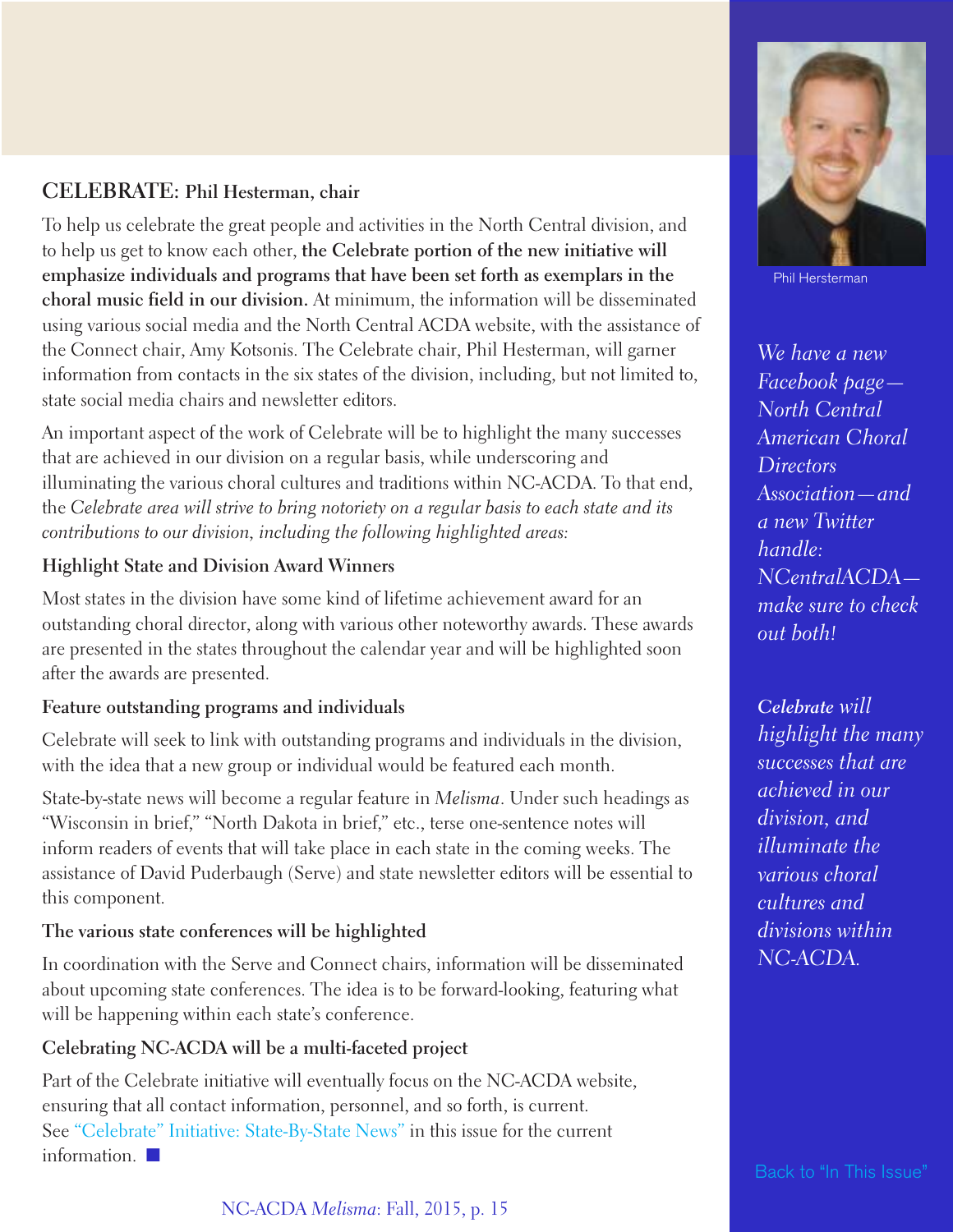<span id="page-15-0"></span>



Shannon Gravelle

*COMING SOON to a COMPUTER NEAR YOU!*

*September 20, 3:30 PM High School R&S Chair Chris Fettig*

*September 27, 3:00 PM Boychoirs R&S Chair Marco Melendez*

*October 18, 3:30 PM with Male Choir R&S Chair Andrew Robinette with special guest Timothy Takach*

### **Serve. Connect. Celebrate.**

*Updates on the division's latest initiative*

### **"Serve" Initiative:** *Google Hangouts!*

–Shannon Gravelle shannonmgravelle@gmail.com

Over the next school year, your NC-ACDA R&S Chairs are planning **Google Video Hangout** sessions. *What is a Video Hangout?* It's a way to talk in realtime using Google. If you have a **computer** and a **Google ID**, you can join any of these sessions.

The R&S Chairs will present on a wide range of topics. **The links to join these Hangouts will be shared through social media and email as the dates approach.**

**To facilitate joining the Google Hangout, do ONE of the following:**

- 1) Add **NCACDAHangouts@gmail.com** to your Google+ circle *if you have Google+.*
- 2) Make sure you have a Google ID and you know your log-in information to join. Note: A Google ID does not necessarily have to be a Google account
- 3) If you have a Google ID, you can email NCACDAHangouts@gmail.com and ask to be added to the event ahead of time.
- 4) Use the link you will receive via email and/or social media. (Link will change for each Hangout.)
- 5) If you haven't added *NCACDAHangouts@gmail.com* to your Google+ circle, wait for the link to appear in social media *as the event is starting.* Then, join the event!

Note: If the event is "full" (meaning there are already 10 people using video), you can join, watch, and use the chat function!

**Below is a list of the upcoming topics, as well as their dates and times. Be sure to check them out!**

**September 20, 2015 at 3:30 PM** with Senior High School Choirs R&S Chair **Chris Fettig** Topic: *Top Treble Chorus Pieces for High School*

**September 27, 2015 at 3:00 PM** with Boychoirs R&S Chair **Marco Melendez** Topic: *Veterans Day Repertoire for Treble Choirs*

**October 18, 2015 at 3:30 PM** with Male Choir R&S Chair **Andrew Robinette** Topic: *Keeping Middle School Boys Singing: Approaches and Repertoire for Male Choirs with special guest Timothy Takach*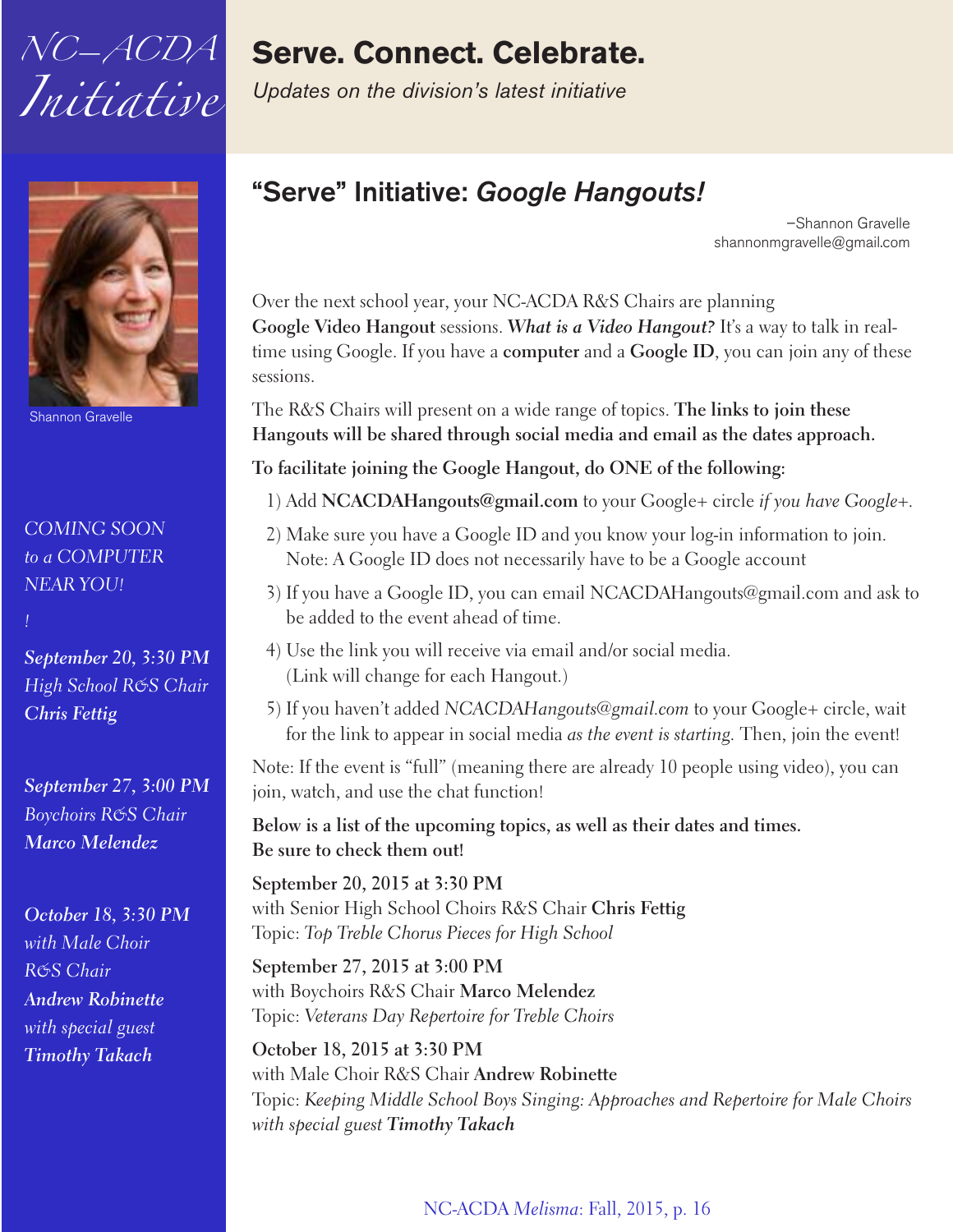### **November 17, 2015 at 9:30 PM** with Youth & Student Activities R&S Chair **Brandon Dean** Topic: *Student Activity Planning Ideas*

**November 22, 2015 at 2:00 PM** with Children's & Community Youth R&S Chair **Pam Burns** Topic: *Interview with NC-ACDA Children's Honor Choir Director, Lynnel Jenkins Questions for Ms. Jenkins can be sent to Pam Burns by November 8 at this email address: pcapuch@msn.com*

**December 13, 2015 at 2:30 PM** with Junior High/Middle School R&S Chair **Desiree Bondley** Topic: *National Standards for Middle School Choir*

**January 24, 2016 (TBD)** with Community Choirs R&S Chair **Jonathan Nero** Topic: *Sharing Repertoire Ideas for Choral/Orchestral Works on a Limited Budget*

**February 2, 2016 at 8:00 PM** with College & University Choirs Chair **Lee Nelson** Topic: *Interview with Eriks Esenvalds*

**May 1, 2016 tentatively at 3:30 PM** with Music in Worship R&S Chair **Tom Trenney** Topic: *May God Give Us Faith to Sing*

*Watch your email Inbox for announcements of upcoming* Hangouts!

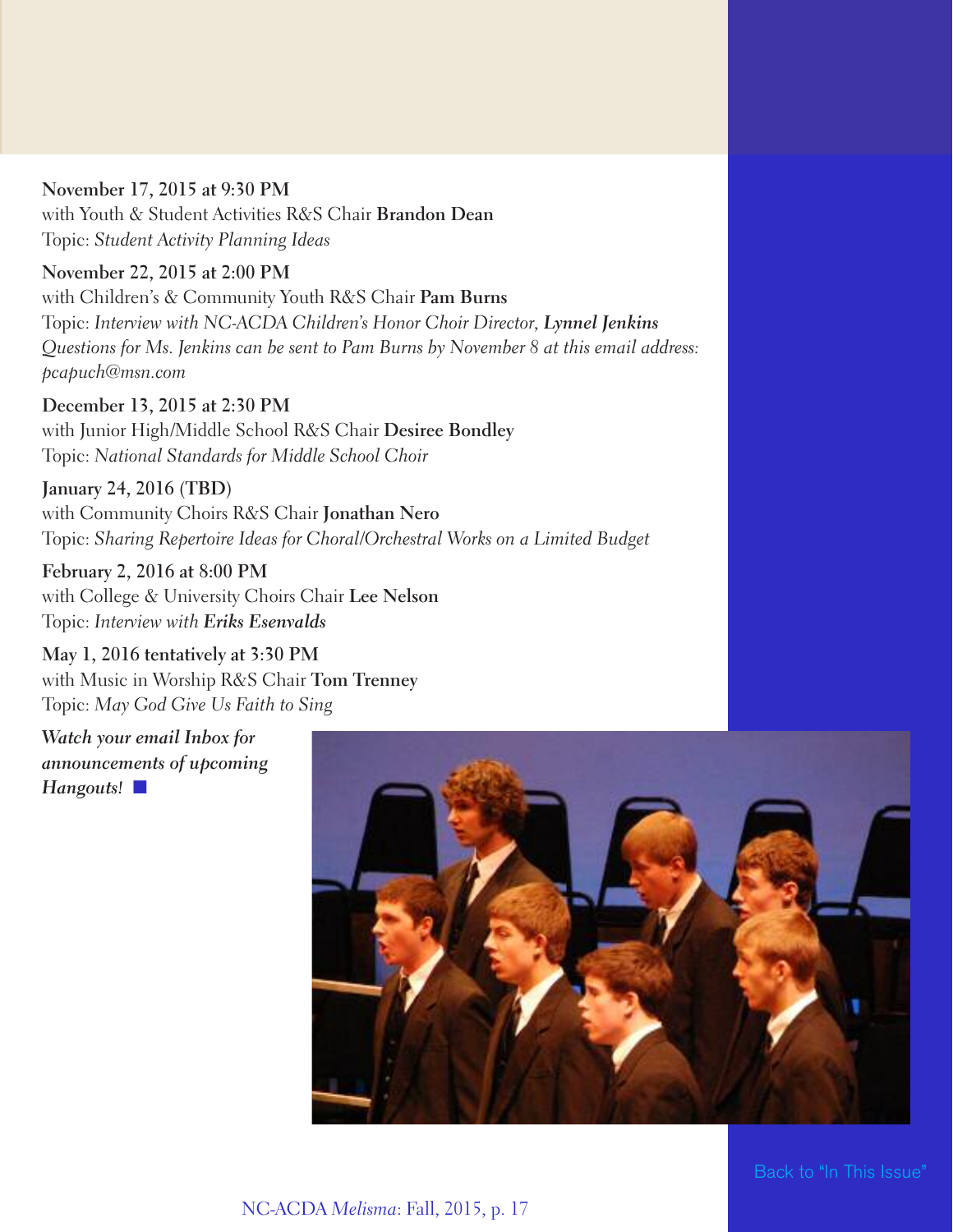<span id="page-17-0"></span>

*Celebrate the special events in your state!*

*Contact Phil Hesterman [philhest@gmail.com](mailto:philhest@gmail.com)*

### **Serve. Connect. Celebrate.**

*Updates on the division's latest initiative*

### **"Celebrate" Initiative:** *State-by-State News*

September–November, 2015

—Phil Hesterman philhest@gmail.com

IOWA September 19 Pre-All State Workshops Eight sites around Iowa http://www.iowachoral.org A morning event to help those auditioning for the Iowa All State Chorus

October 13 Simpson College Fall Choral Festival http://simpson.edu/music/musicfestivals-and-camps/ A day-long event for high school singers

October 17 Wartburg College Real Men Sing http://www.wartburg.edu/music/fest.aspx A day-long event for MS/HS men

October 21 Luther College Community College Choral Invitational http://www.luther.edu/music/dorian A choir invitational festival featuring community colleges

October 24 Iowa All State Chorus Auditions at various sites throughout the state

MINNESOTA October 24 Men's/Women's Choir Festival St. John's University http://www.acda-mn.org/menswomenschoir-festival

November 20–21 State Conference St. Andrew's Lutheran Church Mahtomedi, MN http://www.stateconference.acdamn.org/

November 21, 5:30 PM State 7–8 Boys' and Girls' Honor Choir Concerts St. Andrew's Lutheran Church Mahtomedi, MN http://www.mnhonorchoirs.org/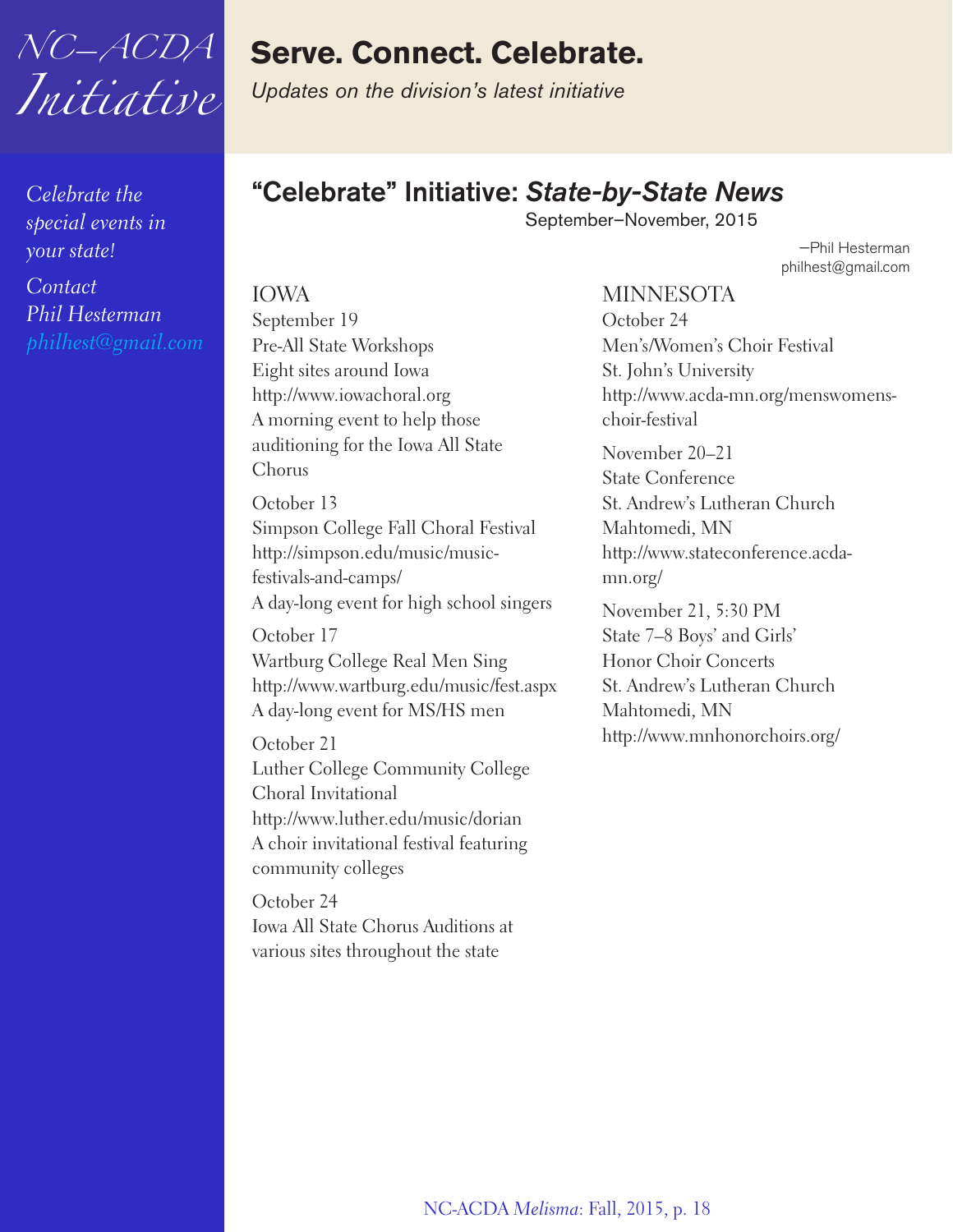### **NEBRASKA**

September 9 Choral Leadership Workshop Grand Island Northwest High School Grand Island, Nebraska Contact David Sackschewsky, shack@ginorthwest.org An event that will focus on student leadership in the high school choral program

September 10 Choral Leadership Workshop Norfolk High School Norfolk, Nebraska Contact David Sackschewsky, shack@ginorthwest.org An event that will focus on student leadership in the high school choral program

October 5 University of Nebraska Men's Choral Festival University of Nebraska—Lincoln http://music.unl.edu/choir/unl-menschoral-festival A day-long event open to high school male singers

#### October 25

Intercollegiate Choral Festival First Plymouth Congregational Church Lincoln, Nebraska Contact Dr. Bill Wyman, waw@nebrwesleyan.edu An opportunity for college choirs across the state to gather for a day and share music

### NORTH DAKOTA

October 10 "Surround the State in Song"

http://www.ndacda.com/id19.html Elementary choral festival held simultaneously in 6 cities around the state

October 25–30 University of North Dakota Honor Choir Auditions http://arts-sciences.und.edu/music/hbcfestival/

Auditions for the highly select UND Honor Choir for 10th–12th-grade singers

October 22–24 North Dakota State University Choral Symposium:

Contemporary Composition in America https://www.ndsu.edu/performingarts/chor alsymposium/Contemporary\_Compositio n/index.html

Featuring Eric Whitacre, Cantus, Abbie Betinis, Jocelyn Hagen, Steven Sametz, & more

### SOUTH DAKOTA

November 5 South Dakota Vocal Arts Festival University of South Dakota Solo Competition, Mass Choir, Workshops, and more Contact Dr. Tracelyn Gesteland,

Tracelyn.Gesteland@usd.edu

### WISCONSIN

November 14 "Singing In Wisconsin" www.wischoral.org A day-long festival welcoming singers in grades 5–12 to four sites around the state: Chilton, Chippewa Falls, Wausau, West Milwaukee  $\Box$  Back to "In This [Issue"](#page-1-0)

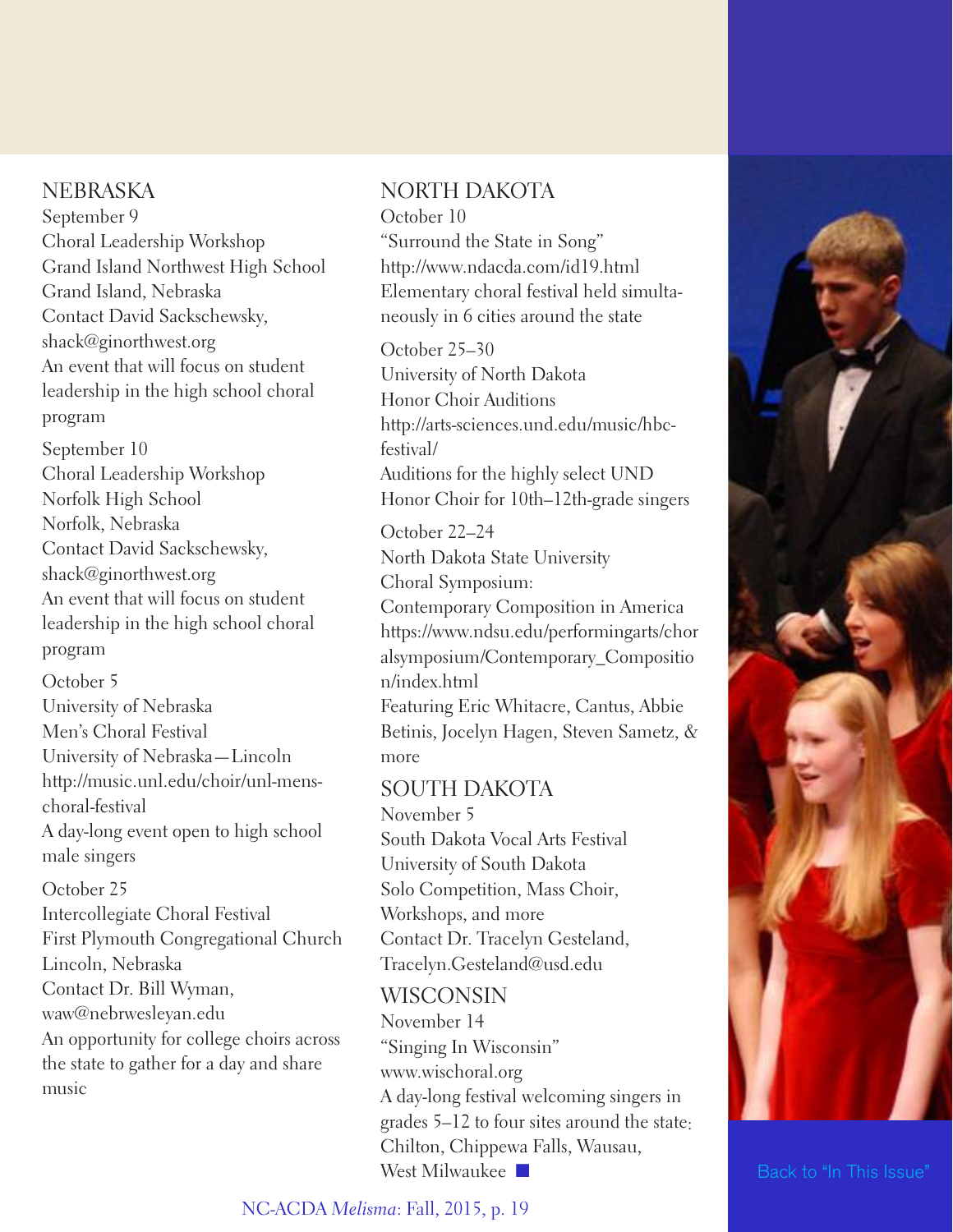<span id="page-19-0"></span>



Marco Antonio Melendez

*Working cooperatively with schools is paramount in recruiting for a community children's choral ensemble.*

### **Marco Antonio Melendez**

NC-ACDA Repertoire & Standards Committee Chair Milwaukee Children's Choir, Milwaukee, WI [mmelendez@milwaukeechildrenschoir.org](mailto:mmelendez@milwaukeechildrenschoir.org)

### **"How Do I Get More Kids into My Choir?" "AHH!"**

Now that the summer months are coming to a close, choral directors everywhere are scrambling to make their final plans, musical selections, calendar updates, and figure out the biggest question of them all: "How in the world do I get more kids into my choir!?" This typically is followed by a loud scream, "AHH!"

We all come from different backgrounds, with many life experiences and ideas on how to encourage new students to join our groups. This article will feature some of the ways I have found successful with a general recruitment plan. Throughout the course of the past year, the Milwaukee Children's Choir (MCC) Marketing & Recruitment Committee has met once per month to brainstorm and plan ways we can welcome new members to our organization. Here are some ways we are recruiting:

#### **IN-SCHOOL RECRUITING**

Working cooperatively with schools is paramount in recruiting for a community children's choral ensemble. The schools and music educators must be able to trust that your organization will truly offer their students a viable option for receiving an advanced-level choral music education that will equally support their school music program just as much as your own organization. At MCC, we require that all students who participate in our choirs must also be active members, in good standing, with their own school's music program/choir. Students must prove this by having a document signed by the head of their school's music program.

Offering for Schools: Each September, January, and May, all schools in the surrounding area are contacted via snail mail, email, and by phone (a third-party vendor provides us with a list of all music teachers in the area). This is a tedious process that is completed with the assistance of trained volunteers and interns. Our offerings to the schools include the following:

#### *For Students*

- A recruitment speech for students in grades 3–12, lasting no more than 15–20 minutes, which will outline the various opportunities students would have as members of the choir, including  $Q & A$ . This is a high-energy presentation involving kids in the speech and rallying them to your cause.
- Describe audition process (see below).
- Hand out a recruitment flyer for students to share and have filled out by their parents, should they like to audition, listing information about the choir and the date of the audition at their school.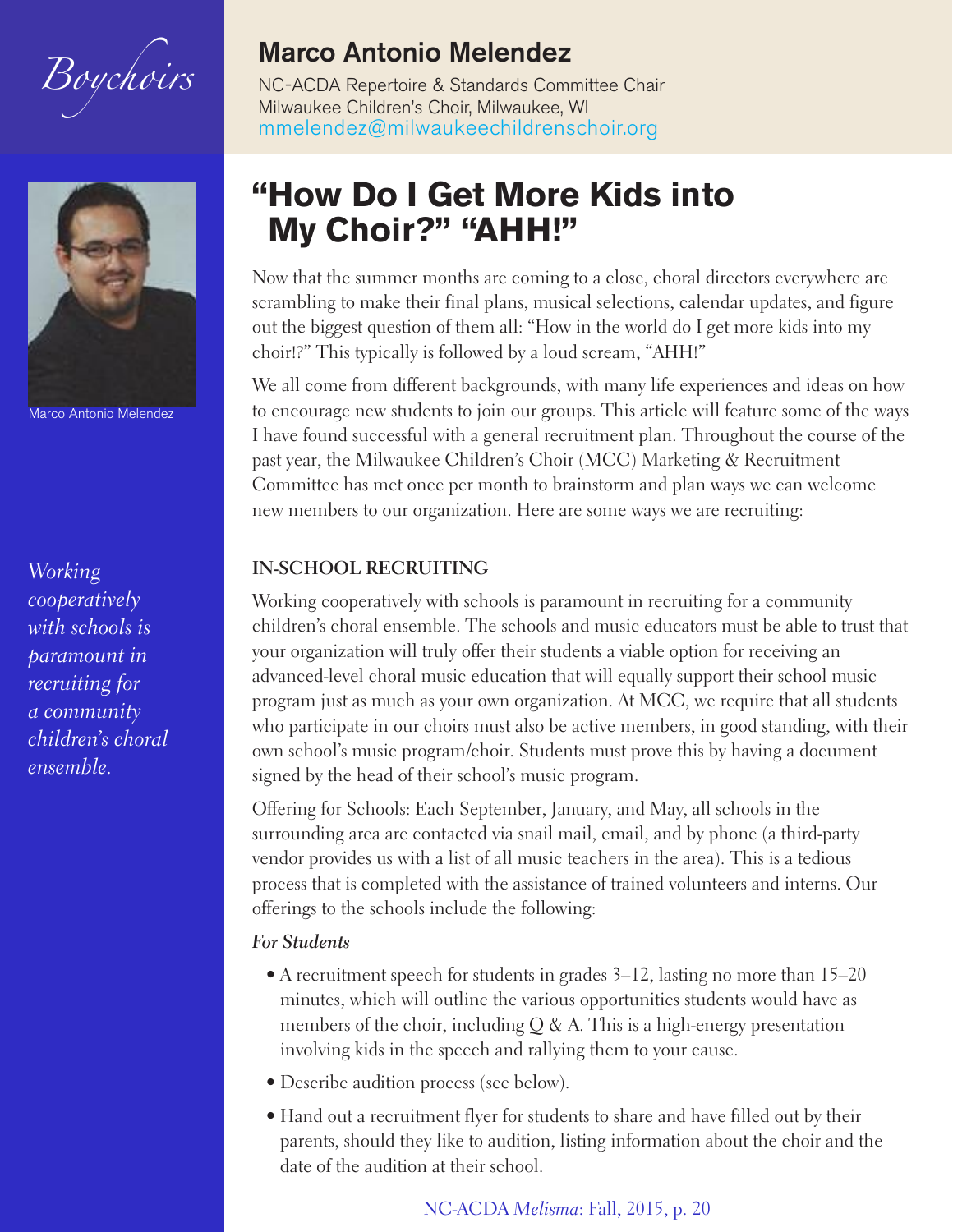- Return to the school to administer student auditions.
- 5–8 students at a time would audition together (this limits the time each student is out of their class).
- Sing Happy Birthday accompanied and unaccompanied in Bb major (focusing on the octave leap – listening for ability to sing in head voice and for general intonation). For a full description of our in-school audition, please contact me via email: MMelendez@MilwaukeeChildrensChoir.org. [hyperlink this address]
- Give students a time frame for when they will receive the results of their audition.
- Contact students and their teachers with audition results via snail mail.

#### *For Teachers / Administrators*

- If teachers are not amenable to an in-school audition, MCC will provide flyers for distribution to the entire student body of each school. This may be done electronically or by hard copy. If by hard copy, MCC offers to pre-bundle the flyers in accordance with the music educator's instruction. MAKE IT EASY FOR THE TEACHERS. They have enough to worry about as it is!
- Offer a free choral workshop/clinic with the Artistic Director.
- Teacher Workshop: the Milwaukee Children's Choir hosts an annual choral conference designed to provide an intensive choral workshop for professional and aspiring choral musicians. It spurs conversations among school, religious, and community chorus conductors that explore solutions for promoting and preserving the choral arts of present and future generations. Internationally renowned clinicians are present each year.

### **RECRUITMENT/SUSTAINMENT THROUGH PERFORMANCE**

There is no better way to prove the viability of your organization than to have others see and hear your group perform. Repertoire, while it need not be "dumbed down," should be engaging and have variety. Remember: in your audience of students, there will be learned musicians and novice musicians. Some WILL want to hear Haydn while others will want to hear the music of Broadway. If it is a recruitment-based performance, the music should be engaging; don't be afraid to have your choristers MOVE!!! I believe that the days of an entire concert of standing still on stage while singing are a thing of the past. Generally speaking, children want to be entertained and want to move. Bite the bullet and hire a choreographer and let them move! It doesn't mean that your group will become a show choir. It just means that they will have a couple of longer pieces that have choreography. It shouldn't be every piece! Here are some ideas on performance opportunities that will encourage recruitment or can be entirely for the purposes of recruitment.

NC-ACDA *Melisma*: Fall, 2015, p. 21

*Offer a festival to encourage community singers to come together for a single day or afternoon of singing.*

*"For us there is only the trying. The rest is not our business." — T.S. Eliot*

Back to "In This [Issue"](#page-1-0)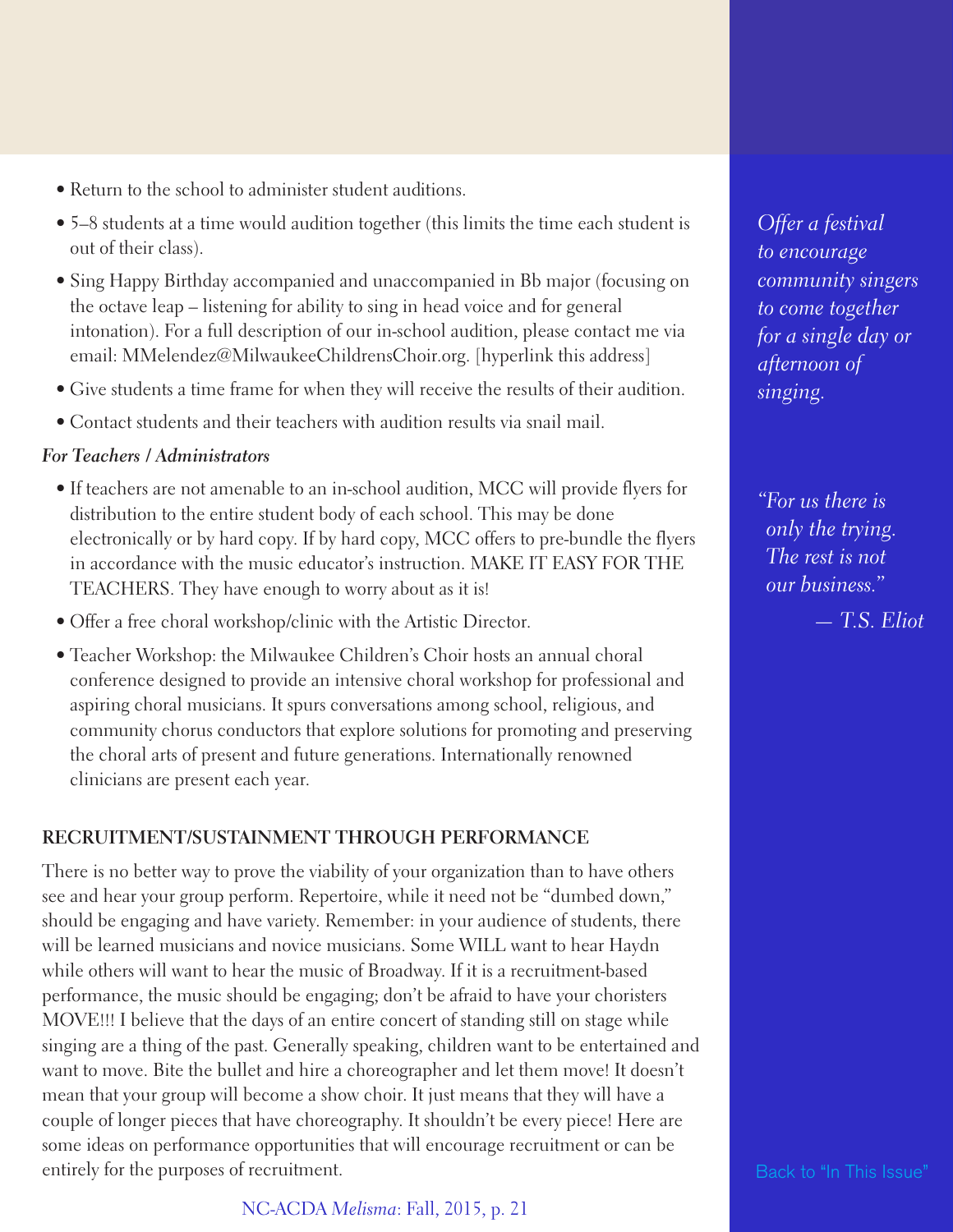

### "How Do I Get More Kids into My Choir?" Continued

- School Tours: Once or twice a year, take the children out of school to spend a day traveling to other schools to present a short performance.
- Festivals: Offer a small (or however large you dare to create) festival to encourage community singers to come together for a single day or afternoon of singing.
- Boys/Men's Day of Singing
- Girls/Women's Day of Singing
- COLLABORATE! COLLABORATE! COLLABORATE!
- Nutcracker performances with local ballet
- Symphonic performances especially pops concerts! (Negotiate room in the concert program for a recruitment advertisement.)
- Performances that engage ethnic dance groups
- Performances/open rehearsals that engage other youth-based organizations (i.e., Boy Scouts, Girl Scouts, YMCA, Boys and Girls Clubs, Youth Groups, etc.)
- Perform at local religious services there's an automatic audience and they're all listening!!
- National Anthem performances
- Summer Camp: Parents WANT something for their kids to do during the summer! Make all plans and go public with those plans no later than January of each year. (Even that may be too late! Yikes!)
- TOUR!! This is the absolute highlight of the year!

### **RECRUITMENT THROUGH MEMBERSHIP**

- Bring-A-Friend Days: Encourage students to bring a friend(s) to rehearsal with them.
- Reduction in Tuition: If a friend signs up for choir, offer their original inviter a discount.
- Open Rehearsals: For teachers, parents, and other students
- Parent Dinner Dialogue: Opportunity for parents to present their ideas and opinions to directors/board members/etc.
- Parents' Association: Opportunity for a more permanent parent feedback group to assist with recruitment, fund raising, etc.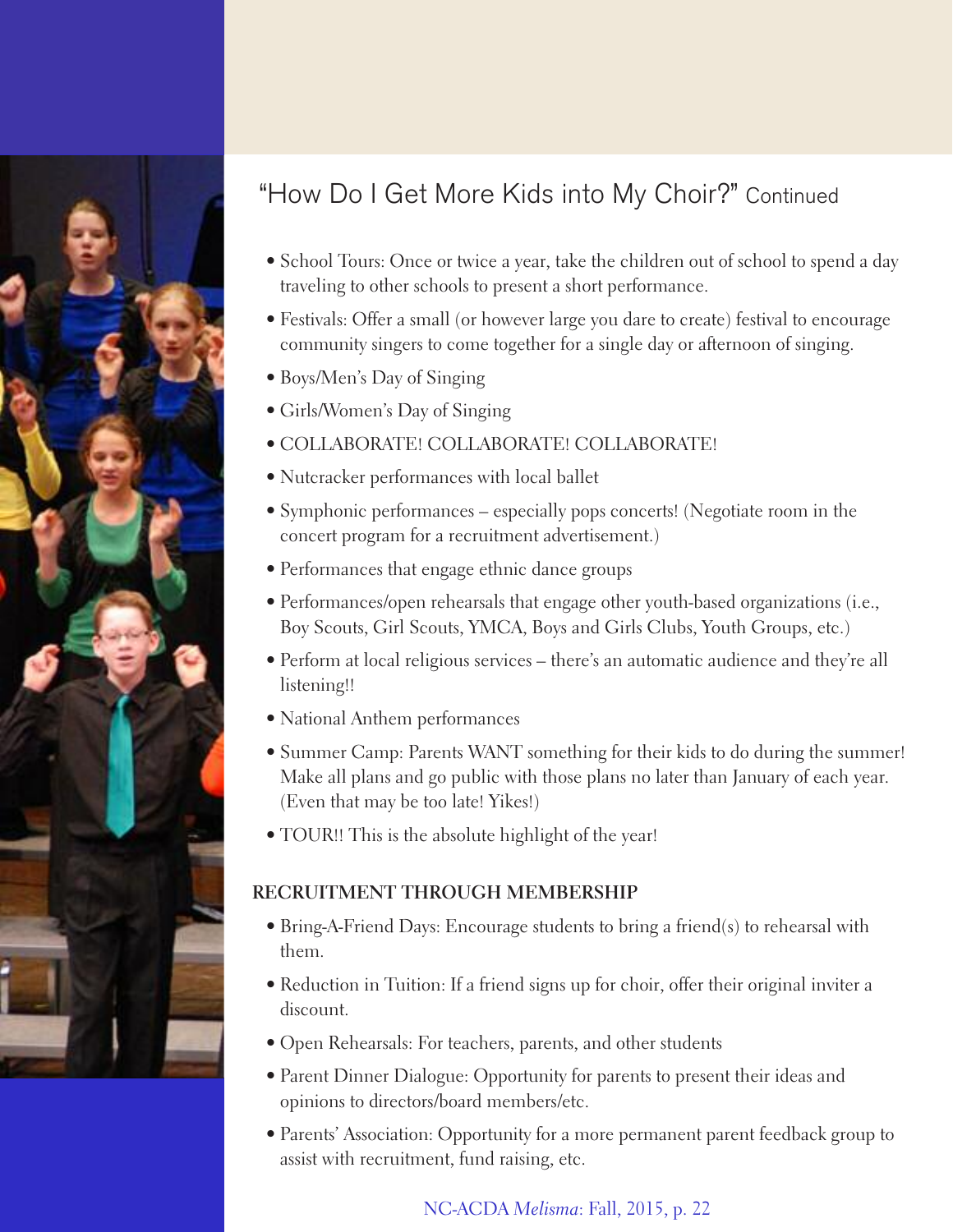#### **RECRUITMENT THROUGH ADVERTISEMENT**

Note: As a church musician, I heard a quote that has stuck with me over the years, "80% of church growth is due to a personal one-on-one invitation, not by advertisements." That being said, I always encourage others to spend more time on Recruitment through Membership and Life than anything else. Advertisement, however, keeps your group's name in people's thoughts long after they have spoken with you or anyone else affiliated with your choir.

- General Publicity: Posters, postcards, emails, etc.
- Directed Advertisement: Purchasing of specialized lists from third-party vendors (Lists: people who have moved to this community in the last three years, people with children in their homes, etc.)
- Parade Fans: Join a community-based parade and pass out fans with your recruitment information on them. 4th of July parades!
- Social Media: Ask your choristers—they'll know what to do! (Facebook, iTunes, YouTube, Instagram, etc.)
- Parent-centered Publications
- Child-centered Productions: Hand out flyers at the entrance of the buildings/between parking lots and the concert hall / etc.

#### **RECRUITMENT THROUGH LIFE**

- Elevator Speech: Have an "elevator speech" ready for when you meet a parent at the store, in the elevator, gas station, etc. that can briefly describe your program.
- Business Cards: ALWAYS CARRY THEM WITH YOU!

Should you have any questions about Milwaukee Children's Choir or about our recruitment initiatives, please feel free to contact me at any time. I wish you all the best of luck in your upcoming seasons and remember: "For us there is only the trying. The rest is not our business." (T.S. Eliot)  $\blacksquare$ 

*"80% of church growth is due to a personal one-onone invitation, not by advertisements." That being said, I always encourage others to spend more time on Recruitment through Membership and Life than anything else. Advertisement, however, keeps your group's name in people's thoughts long after they have spoken with you or anyone else affiliated with your choir.*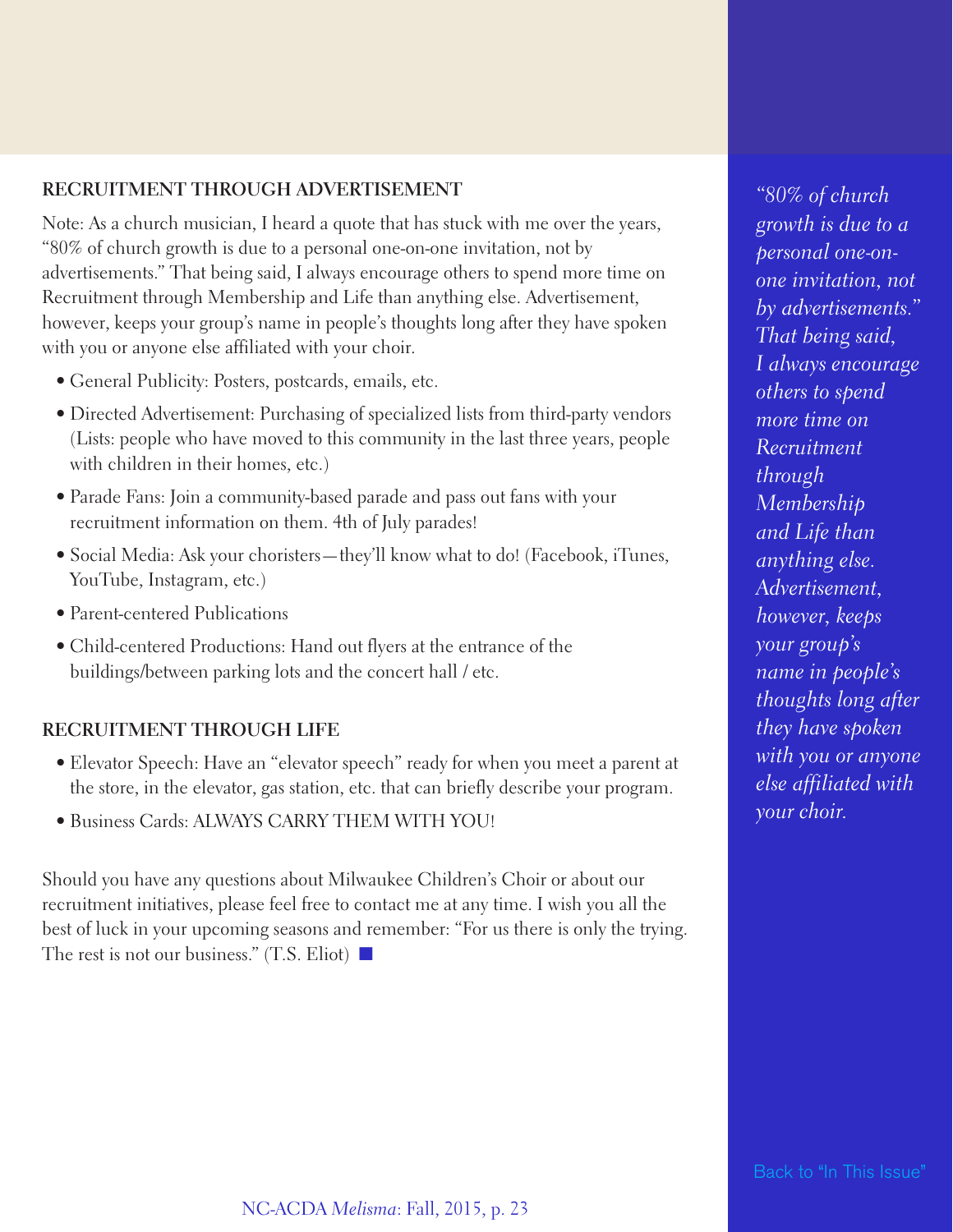<span id="page-23-0"></span>



Jonathan Nero

*Hold open rehearsals or organize a "Bring a Friend" rehearsal a few times each season.*

*Attracting singers with children is a challenge. Find a way to make childcare during rehearsal an option.*

*Provide incentives for your current ensemble members to recruit.*

### **Jonathan Nero**

NC-ACDA Repertoire & Standards Committee Chair Black Hills State University, Rapid City, SD [jonathan.nero@bhsu.edu](mailto:jonathan.nero@bhsu.edu)

### **Recruitment Strategies**

An active recruitment campaign is essential to the continued success of the volunteer community chorus. It seems that time continues to become scarcer for all of us, and finding singers who can commit to a weekly rehearsal is becoming more difficult. To keep our numbers from dwindling, we must always be looking for new singers. Below are a few recruitment strategies for you and your chorus members to consider.

**GET HELP.** You wear many hats as the artistic director and conductor of your ensemble. In addition to choosing, rehearsing, and performing high quality literature, you are often scheduling rehearsal and performance spaces, designing posters and programs, hiring instrumentalists, moving risers and chairs, and taking care of a number of other responsibilities. Ask for help from your board members and from your singers. Put someone in charge of organizing recruitment materials and events.

**OPEN REHEARSALS.** Many singers are hesitant to commit to participating in a group until they get a chance to meet people and experience the style of the conductor. Hold open rehearsals or organize a "Bring a Friend" rehearsal a few times each season. Follow these rehearsals with some type of social event. This will not only attract new singers, but it can help your current singers become closer as a singing community.

**TRADITIONAL MEDIA.** Don't forget to utilize traditional media outlets. Place notices in your local newspapers, radio stations, and community and regional arts publications. Be brief but specific. Include your choir's name, audition requirements, rehearsal times and places, and performance details. Advertise the work or concert theme you'll be performing. Singers will sometimes choose to participate because of a specific piece that is of interest to them. You will see your numbers rise for a concert season that includes Handel's Messiah or another popular work and hopefully you can retain those singers for future seasons.

**SOCIAL MEDIA.** It is very important for your group to have some kind of online presence. Most people get the majority of their information online. Google and Facebook ads can be effective, but they cost money and require knowledge of keyword optimization. Most of your singers will already be using Facebook, Twitter, Instagram, and others. Ask your singers to make use of social media to invite singers to audition or attend choir events. It is not uncommon to reach hundreds of people by sharing posts on Facebook.

**ATTRACT YOUNG SINGERS.** Attracting young singers, especially singers with children, is a challenge. Finding childcare comes with expenses and liability issues, but many choirs have found ways to make childcare an option. If you rehearse at a church or a school, you may be able to contract with their childcare services. You might consider partnering with a children's chorus. If you rehearse concurrently, both ensembles could benefit. Consider waiving dues and other fees for singers under thirty.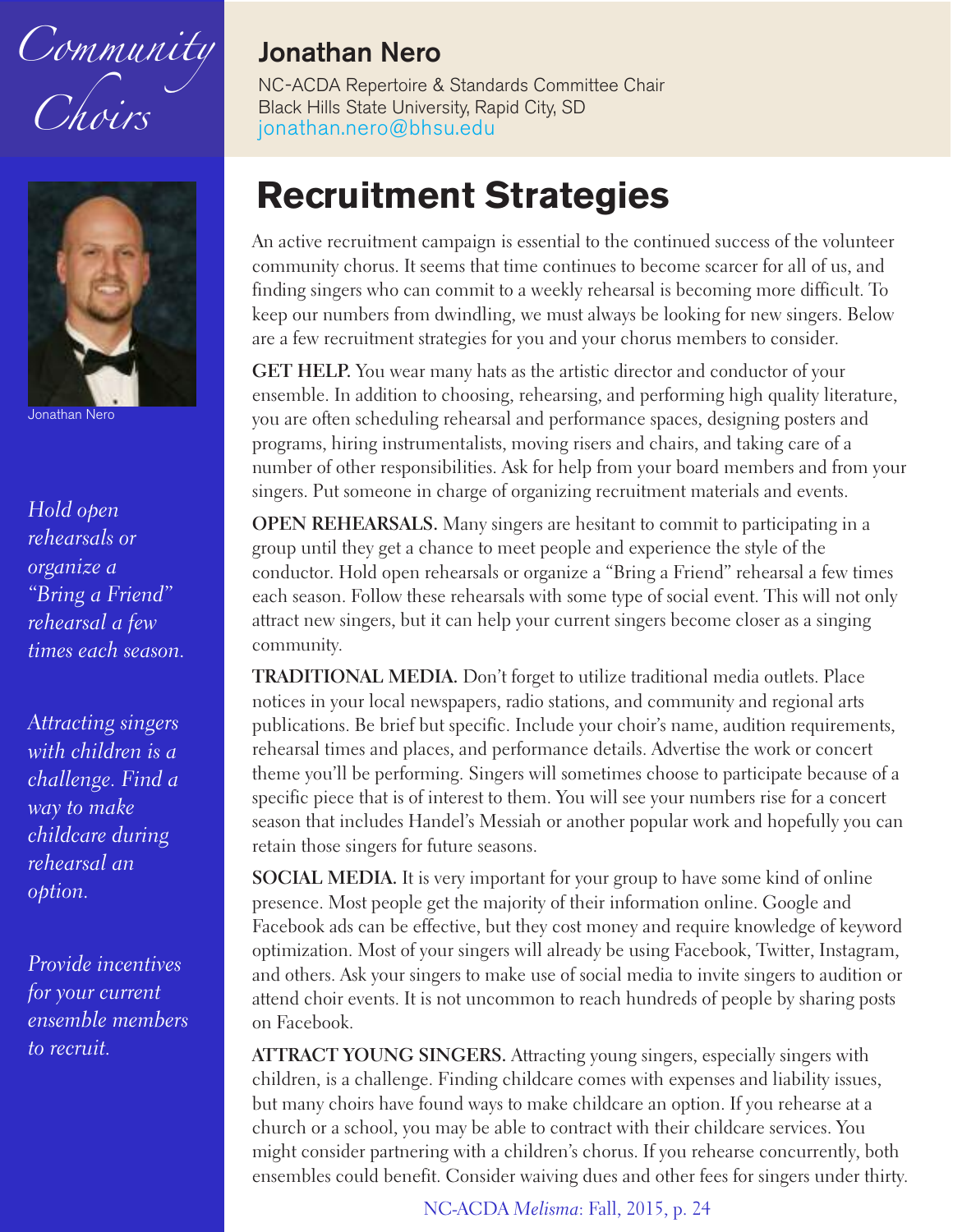Program joint concerts with youth choirs, high school choirs, and university ensembles. The singers in these ensembles are often unaware that your group exists.

**PROVIDE RECRUITMENT INCENTIVES.** Provide incentives for your current ensemble members to recruit. You can make it a friendly competition with prizes or waived dues for members who recruit new singers. Make your singers aware that they are the best recruiters and that their help is needed.

**PERSONAL CONTACT.** Some of the most effective recruiting happens by making personal contact with potential singers. An invitation by the conductor or an ensemble member is much more effective than any advertisement in the paper or online announcement. Make sure that your ensemble is a visible part of the larger community and is represented at community events. Print informational business cards that can be handed out by your members.

**SUCCESS BREEDS SUCCESS.** The very best recruiting happens by continuing to do great work with your ensemble each season. If they are performing great literature with a high level of musicianship, word will spread. If the choir members enjoy the process of rehearsing and performing, they will tell their friends, family, and acquaintances about it and will encourage them to join, too.  $\blacksquare$ 

Enjoy favorite hymns<br>& holiday carols!

Three inspiring recordings featuring the Plymouth Choir, Plymouth Brass, Plymouth Ringers and the Schoenstein Organ of First-Plymouth Church in Lincoln, NE Tom Trenney & Jeremy Bankson, conductors



www.abendmusik.org/merchandise.html or call (402) 476-9933





Back to "In This [Issue"](#page-1-0)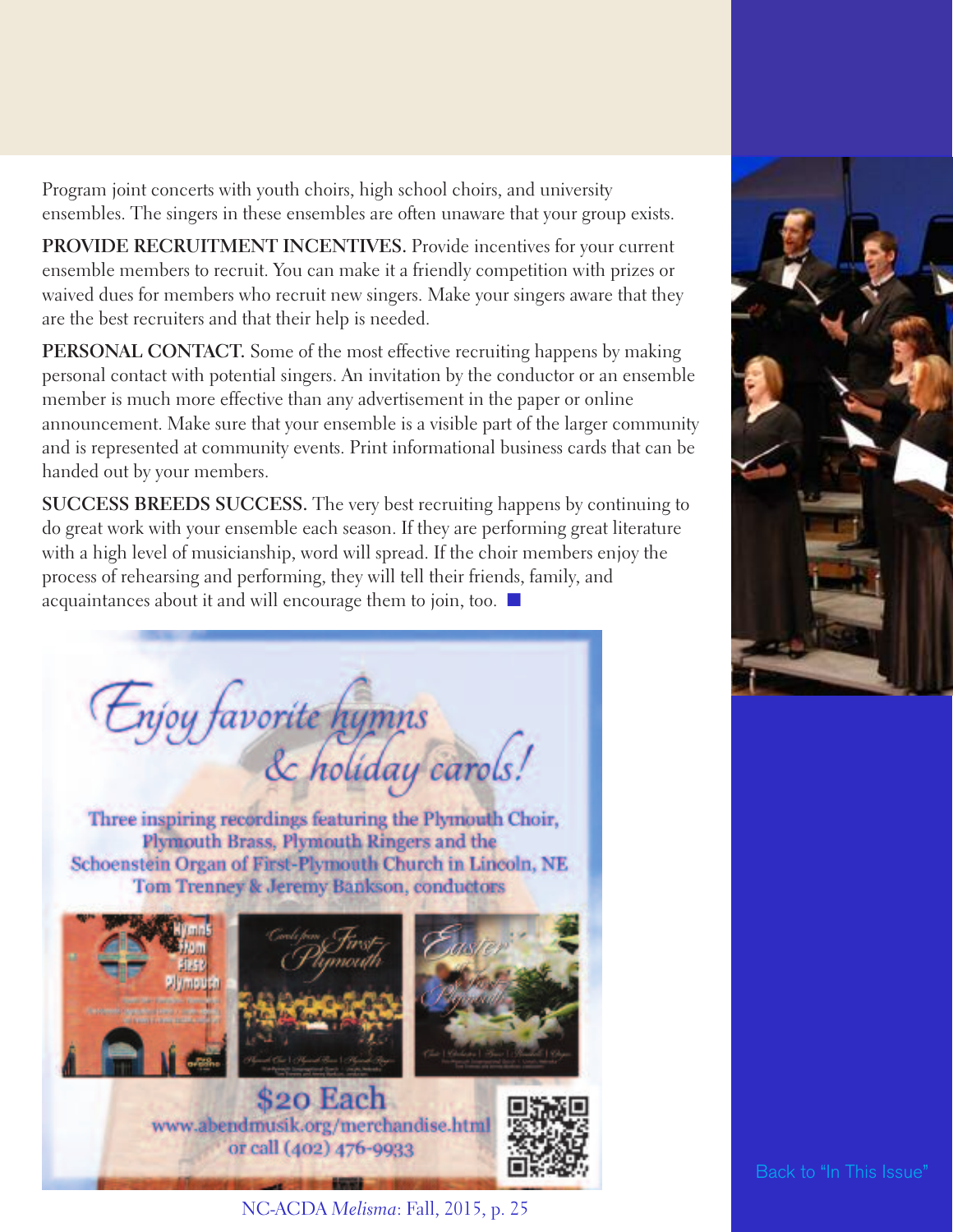<span id="page-25-0"></span>



Brandon Dean



Bob Anderson

### **Brandon Dean**

NC-ACDA Repertoire & Standards Committee Chair Gustavus Adolphus College, St. Peter, MN [bdean@gustavus.edu](mailto:bdean@gustavus.edu)

### **College Quarterly**

Connecting collegiate students with professionals in the choral field.

The recruitment and retention of singers plays a pivotal role in the development and sustained quality of all choral programs. In this first installment of College Quarterly, I am joined by **Bob Anderson** to discuss the importance of recruitment and shed light on key strategies for building a successful choral program.

This fall Bob will begin his fortieth year of teaching school choral music in Iowa. He will begin his twenty-first year at Linn-Mar High School, having previously held positions at Mt. Pleasant High School and North Cedar Schools. Bob has given significant time and energy to professional service over the years, including serving as the president of North Central ACDA (2002–2004) and president of the Iowa Choral Directors Association (early 1990s). He has also chaired professional conferences for both NC-ACDA and ICDA. The Mt. Pleasant Concert Chorale appeared on the 1992 NC-ACDA Convention in Des Moines, and the Linn-Mar Chorale appeared on the 2000 NC-ACDA Convention in Madison and as a clinic choir at the 2005 National ACDA Convention in Los Angeles.

### CQ: **What role has recruitment played in the development and continued success of the choral program at Linn-Mar?**

**Bob:** Recruitment is the essence of any successful choral program, and that has been no exception at Linn-Mar. In the beginning of building this program the focus was largely on getting bodies in the door of the choir room. Of course recruiting men was important, but simply getting students to commit to singing in a choir and understanding the value of that was the first step.

There was not a culture to truly commit to excellent singing before the point that June Schmidt and I arrived at Linn-Mar. As the program has progressed in numbers and quality, more emphasis has been placed on identifying good musicians at an earlier age and developing their skills in middle school, as well as continuing to identify students entering the high school that would do well in our program.

The best recruiters in this situation are the students already in the program. They talk with potential students and help us promote the reasons for getting involved in an exciting program. The biggest challenge for us, and nearly every high school choral program, is the recruiting of males. In the early part of our development that meant many hours of meeting with guys, showing interest in who they are and their other activities, and helping them see the need to sing. Again, as the program has developed, we still need to do this, but the best recruiters are other males already in the program. Still, the best recruiting tool is performance. Finding as many ways as possible for students and the community to hear the excellence and experience the excitement of involvement in our program.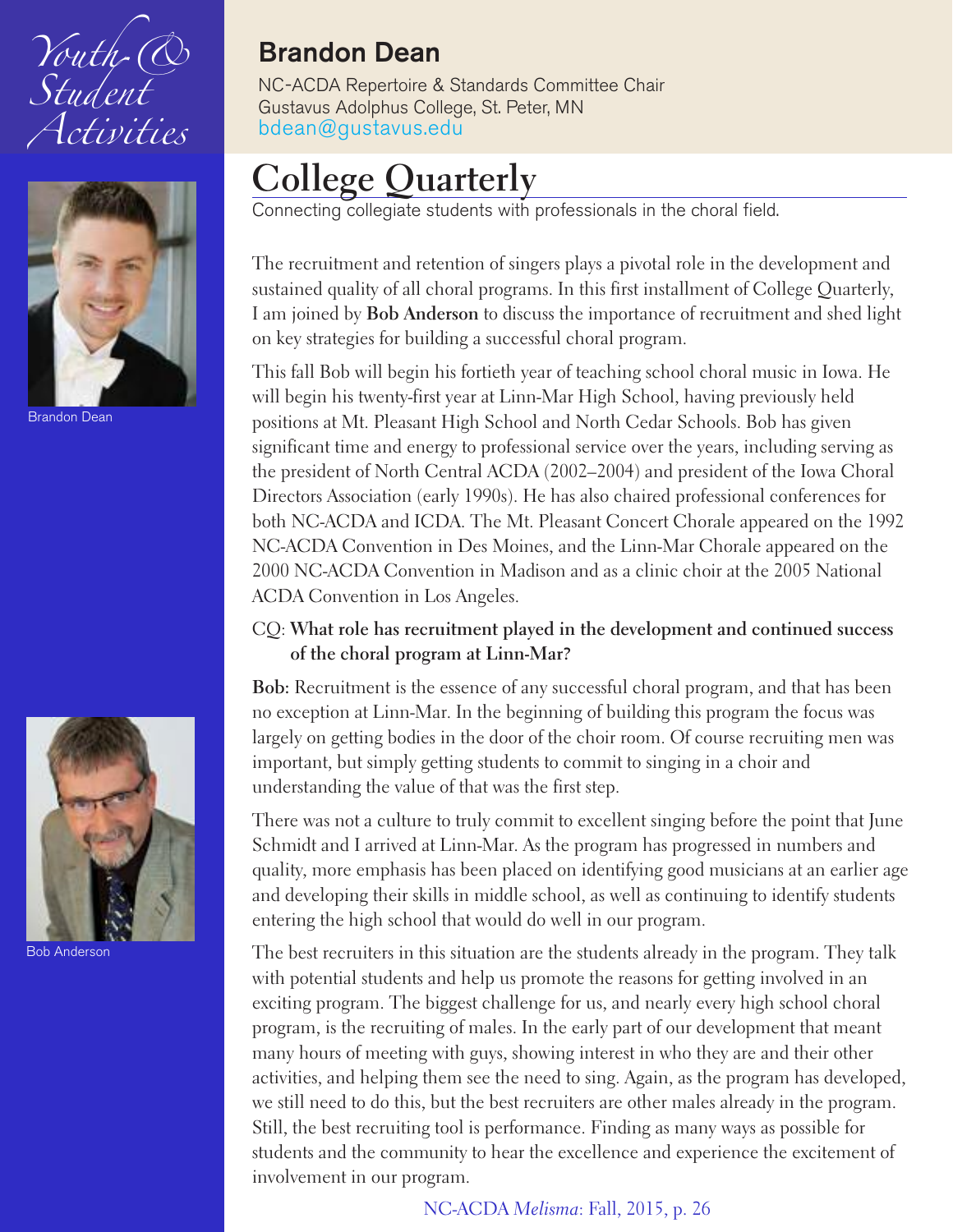### CQ: **What strategies have you found most effective when recruiting singers?**

**Bob:** Recruitment is a constant process. Be creative and develop some ideas that will work in your situation and then hone those over time to reach students that need to become singers in your program. Always look for new ways to approach potential singers, encourage their involvement, and enjoy getting to know them, whether they sing or not.

- Performance for the schools and community. These are events and groups beyond the concerts. Forming small ensembles, mixed, male and female, that can go to elementary and middle schools, community events, and any activity where people can hear great singing and sense the excitement of involvement in a program.
- Getting high school singers into the middle school choirs to talk with and sing with the kids already in a choir at that age level. We set these up with the middle school directors just prior to 8th grade registration for high school.
- Invite elementary and middle school choirs into high school rehearsals to share. Have the younger groups sing, followed by the high school choir. Then offer a question-and-answer session for the younger kids to ask about high school and let the high school kids talk about why their involvement in choir is so important to them.
- Getting small performing ensembles out in the community to perform for civic groups, churches, etc. It is critical to get parents sensing the excitement and value of being involved in choral music in high school. Parents encourage their students once they understand.
- Over time develop a culture of excellence in the choral program that the entire community is aware of, so that it becomes an integral and natural part of a student's involvement in high school. This is where the longevity of a program is found. Creating a culture of singing and an expectation of excellence for the community to know and recognize.

### CQ: **An important but often overlooked aspect of recruitment is the retention of singers already in the program. What impact has retention had at Linn-Mar?**

**Bob:** Retaining singers is the way a culture of great singing is developed as one attempts to build and maintain a strong choral program. Retention is where excellence happens, as you develop the skills of choral singing and the level of accomplishment for the individual singer. It is in approximately the third year of developing a program that you begin to see the results of your work. It is the students learning in an atmosphere of excellence for multiple years that develops the standards you want to achieve: the goals of greatness, if you will. A quality choral program takes years of hard work, commitment, and patience. Without retaining students in that system, the excellence cannot happen. Retention is where the quality of the Linn-Mar program lies.  $\Box$  Back to "In This [Issue"](#page-1-0)

NC-ACDA *Melisma*: Fall, 2015, p. 27

*This fall, Bob Anderson begins his fortieth year of teaching school choral music in Iowa.*

*Quotes from Bob: "Showing interest in male singers who they are and their other activities, and helping them see the need to sing is key to recruiting."*

*"Over time, develop a culture of excellence in the choral program that the entire community is aware of. This is where the longevity of a program is found."*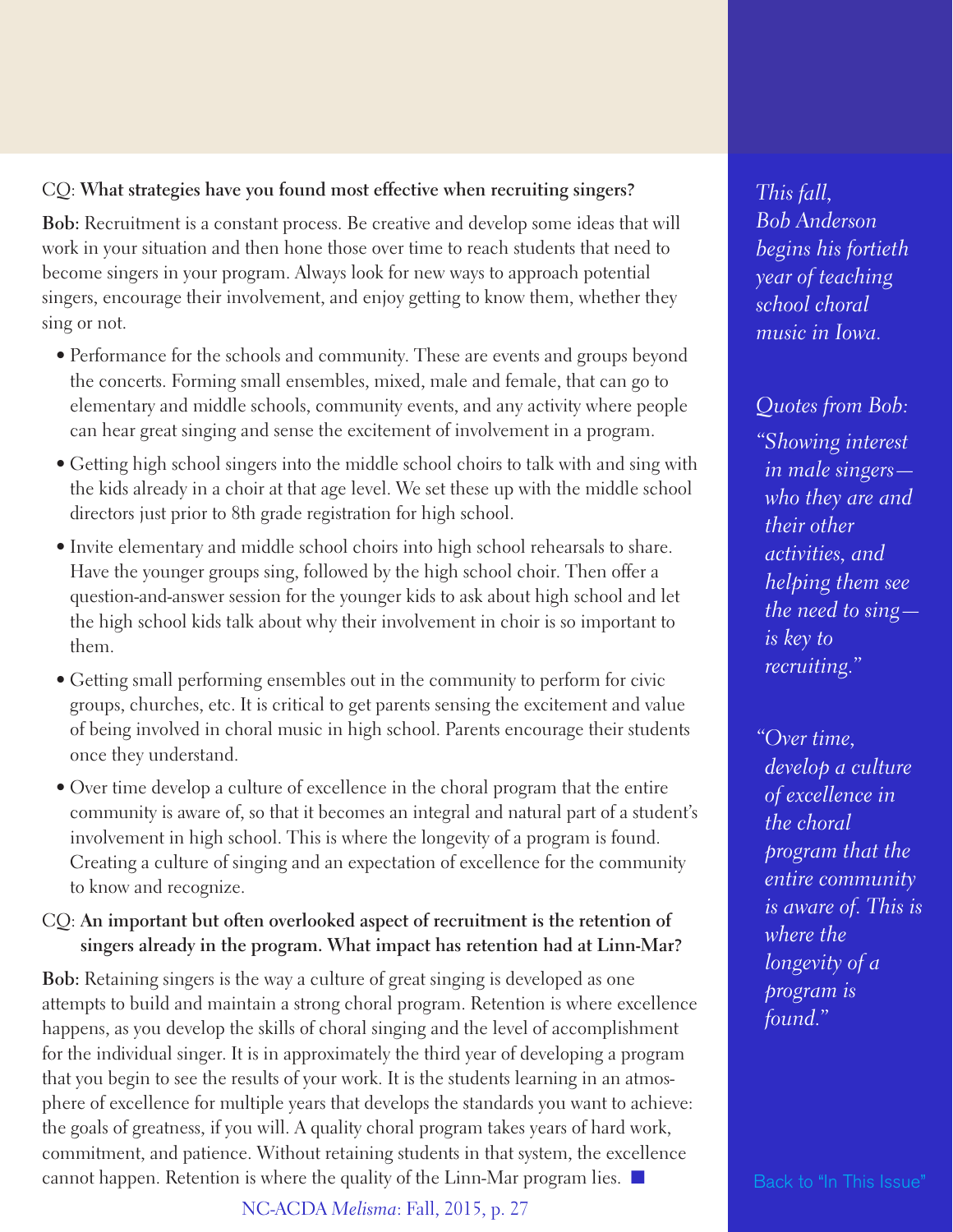<span id="page-27-0"></span>



Lee Nelson

*If they [potential singers] are not in our ensembles, we can't make them better.*

*Strong programs are happy programs where singers are empowered to work each day because of the excellence that comes from hard work.*

*Take time to be visible throughout your school, campus, or community.*

### **Lee Nelson**

NC-ACDA Repertoire & Standards Committee Chair Watburg College, Wartburg, IA [lee.nelson@wartburg.edu](mailto:lee.nelson@wartburg.edu)

### *It's more fun to be good—* **Recruiting for Success**

—Jamie Spillane

*Editor's Note: Guest author Jamie Spillane is director of choral studies at the University of Connecticut. For many years, Dr. Spillane worked in the North Central division as director of choral activities at Iowa Wesleyan College and as music director of the Mt. Pleasant Chorale. He can be reached at jamie.spillane@uconn.edu*

We often look to ACDA for insight into new choral music, historical performance practice, motivation in rehearsal, or suggestions of recordings that should be on our listening lists. Preparing for the new school year, we'll spend countless hours poring through piles of new choral works. We'll probably attend our state's summer conference or even take a refresher class in conducting or some other aspect of choral pedagogy. As we work towards improving our choral programs and preparing for the year ahead, we must remember: *If they are not in our ensembles, we can't make them better.* No matter how outstanding the literature we choose, how insightful the curriculum we create, how precise our conducting, or how vast our knowledge of singing technique, if our programs don't have enough singers, our choirs will never reach their full potentials. To move our programs forward and continually strive for success, everything we do must be with an eye toward recruiting and retaining singers. Even in the largest and strongest of choral programs, the task is never-ending, and this need for continuing work has rung true in my past choirs including high school, church, community choirs, and my current university choirs.

### *1. It's more fun to be good*

The first rule in Spillane's Six Rules for Choral Success was and remains: "It's More Fun To Be Good." Long ago, when I inherited a very small high school choral program with only four percent of the student body singing, I created a brief list of rules to help students and parents know my program's mission and to share some guidelines for building success. Strong programs are happy programs where singers are empowered to work each day because of the excellence that comes from hard work. Success breeds success and this positive energy brings in new singers. No matter the size of your current choir, you can create excellence. By working hard, setting goals, and being successful in performance everyone one involved will have more fun.

#### *2. Repertoire*

Even though selecting repertoire comes after recruiting in importance, directors of successful choral programs choose music wisely. Challenge yourself to select music that is appropriate, educational, meaningful, and engaging. Work to find a good balance between all these aspects of choral music. Be especially careful to choose music that is not too difficult for your choir. It is easy to pull out each year's All-State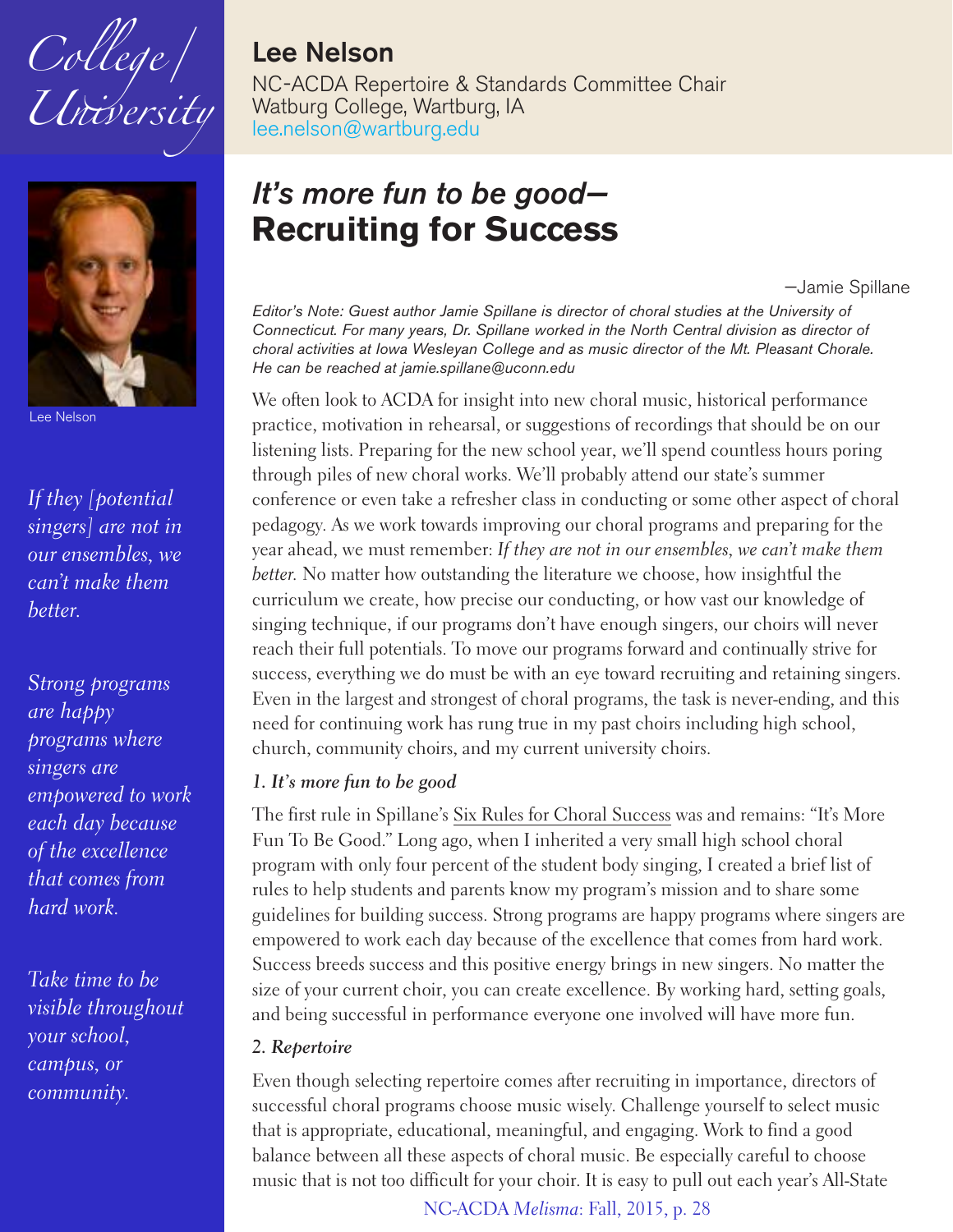music and think that this can be the annual diet for your own choir, but if you are in a small school this is rarely a good idea. The small choir often struggles with music selected for a few hundred highly select singers. Conversely, music that is easy to perform, but not educational and meaningful, will not challenge your singers to grow musically. Performing only masterworks might be educationally sound but may not engage your students or audience. If you are a young teacher, take time to study the music performed by the most successful choirs of similar size throughout the state. Engaging and powerful programming is possible with choirs of any size or ability. One of the best pieces of advice I ever received was to invite the most successful veteran teachers to lunch and hear their stories and listen closely for how they feel they became successful. Most often these master teachers are the kindest people and happy to share the secrets of their success.

### *3. Attitude is everything*

Successful programs draw in singers because the director instills in them a cooperative atmosphere of making music together. In strong programs, singers work together to create excellence and actively engage in all aspects of the process. This includes recruiting as much as singing. From the first day of school, strive to make each student feel that they are an important part of the choral machine. Work hard to learn each singer's name before school starts. If you are a high school teacher, get the middle school yearbook and learn faces and names over the summer. You will be amazed how powerful it is to a new freshman to have his or her choir director know his or her name on the first day of school. Create an atmosphere in the rehearsal room where everyone supports each other.

#### *4. Get out of the choir room*

Take time to be visible throughout your school, campus, or community. Learn the names of students/people not in your choir so you can be seen as an ally throughout the larger organization. Anyone whose name you know can be a link to a new singer. Schedule Bring a Friend rehearsals; encourage your singers to actively ask their friends who sing to join choir. Create choir t-shirts for all choir members and encourage them to wear them once a week. Use social media: create choir pages on Facebook, Twitter, and Instagram, and create Facebook Event Pages for every concert and activity. Try to post something to the choir pages at least once a week. Photos and videos are especially effective. Encourage each current member to "like" or comment on all ensemble posts and to actively invite their friends through the event pages. This will generate positive energy around the choral program and its activities. Tap your budding student filmmakers to create a recruiting video for your program. You can easily find fun and effective examples of these on YouTube for inspiration. The amazing thing about social media is that it is free. We have never before had such easy access to connecting with prospective singers and audience members. Back to "In This [Issue"](#page-1-0)



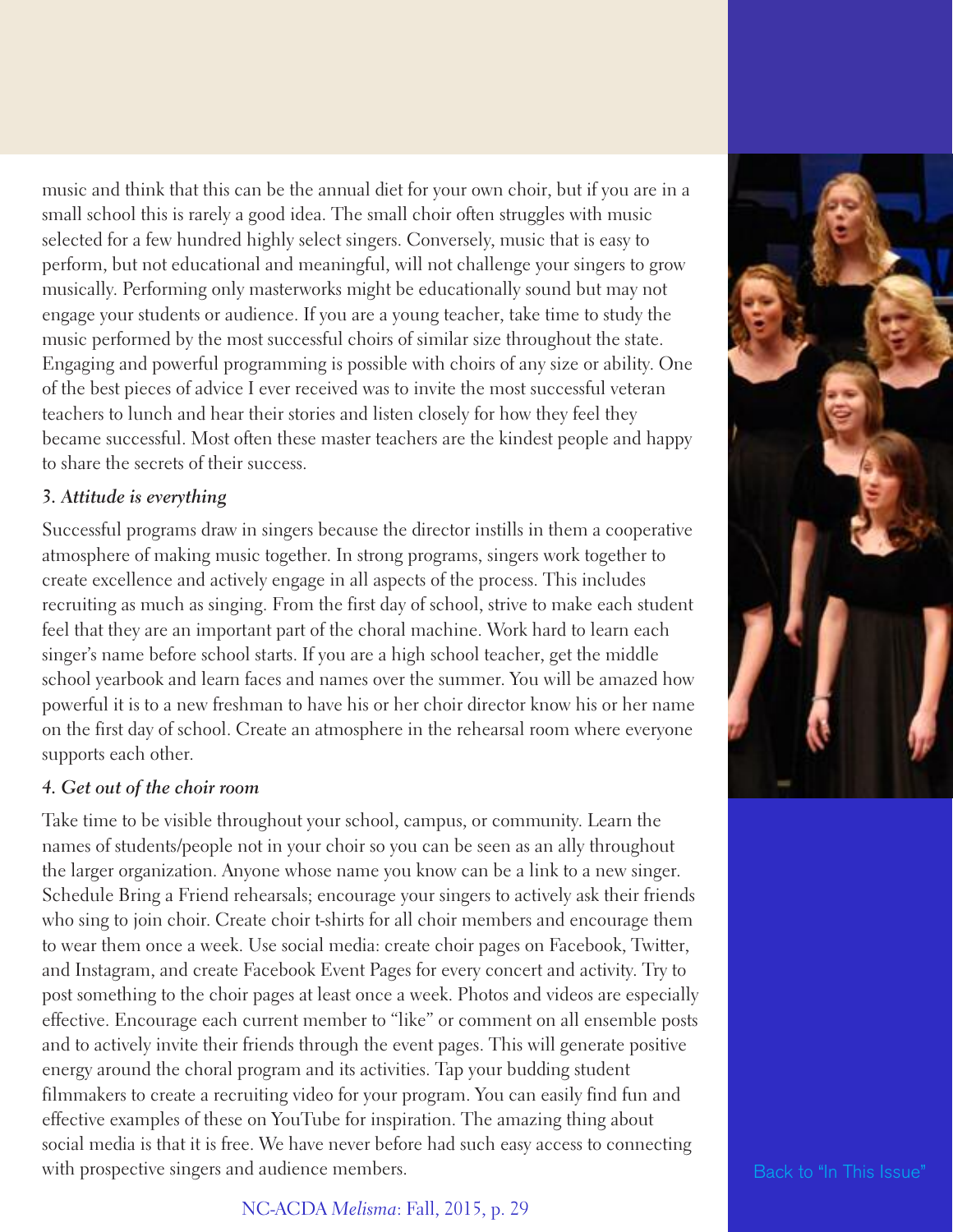### It's more fun to be good— Recruiting for Success, Continued









#### *5. Get out of the building*

All choirs can benefit from travel and there is no better way to attract the attention of those not already singing than well-publicized travel. If you direct a church or community choir, start by scheduling an exchange with another choir or participating in a regional choral festival. As a pinnacle experience, organize a trip to a destination like New York or Chicago and perform in a famous performance space like Carnegie Hall or even travel overseas and sing in one of the great cathedrals. Performing at any major world venue always brings great publicity and benefit to recruiting, but maybe more importantly, it will be one of the most powerful musical and life experiences many singers will ever have. If you have a school choir and your school has only traveled locally to show choir competitions, take time to travel further. Compete on a national level if you can. Even a young program can have success in a national competition and it is great for your choir to hear other choirs from throughout the country. The travel alone will be a great recruiting tool, but prospective singers will be drawn to the possibility of being on a winning team. In one of my first years as a young high school teacher, I took three small choirs to Canada to compete in a national festival. The twelve-member chamber choir somehow took overall first place. This was a game changer for us and helped jumpstart the program's success. Within a few years, the choral program had grown from 40 to over 400 singers and we included yearly travel. Later came performance tours to Europe, more national competition success, and regional conference performances provided continuing goals, opportunities for more visibility, and much easier recruiting.

There are no perfect answers to choir building, but creating joy, striving for excellence, and letting people know about it will go a long way toward bringing new singers to your door.

Back to "In This [Issue"](#page-1-0)

#### NC-ACDA *Melisma*: Fall, 2015, p. 30

n